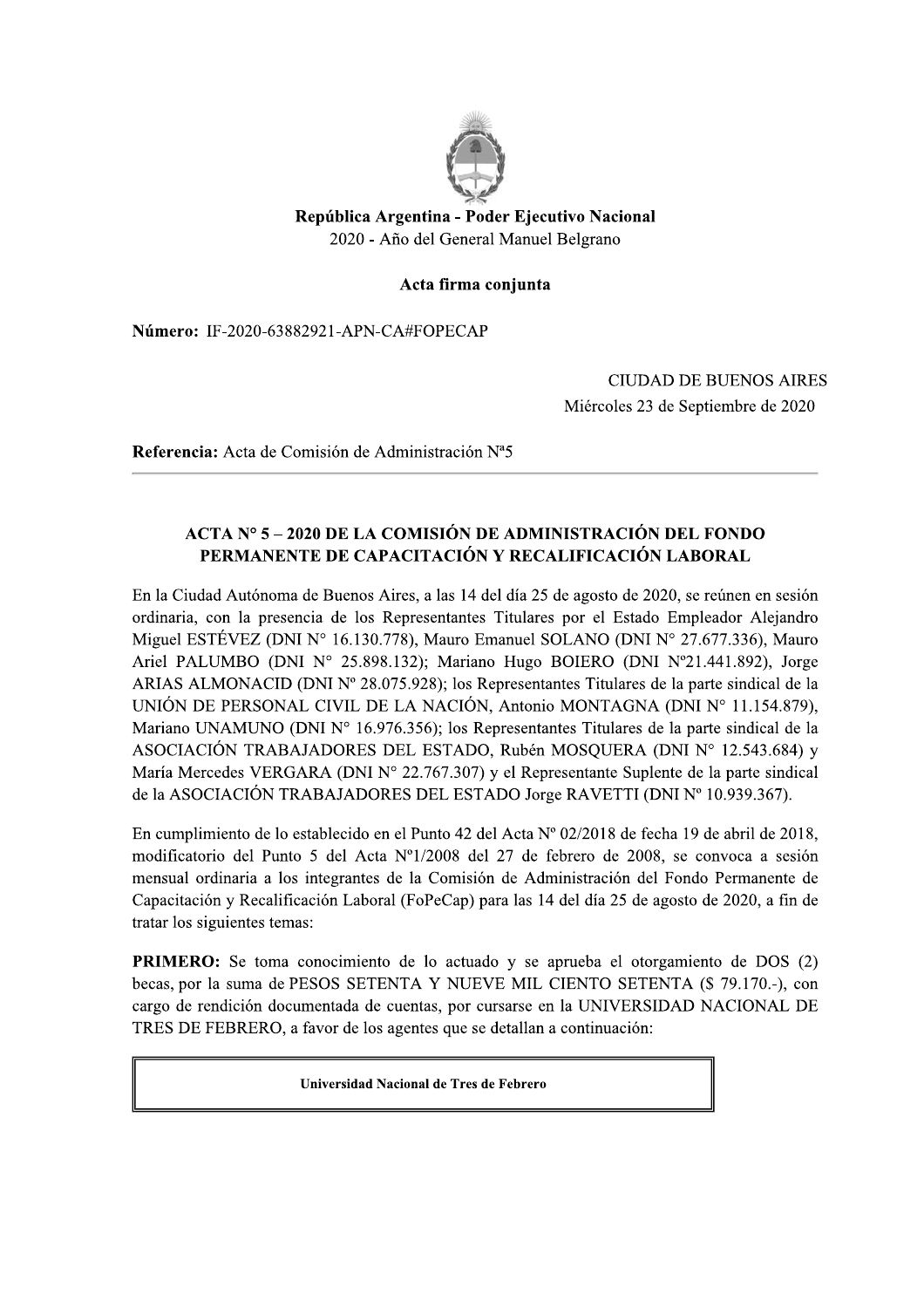33555343-APN-DGTYA%SENASA, NO-2020-33516604-APN-DGTYA%SENASA, IF-2020-<br>
51864205-APN-DRRHH%SENASA, IF-2020-51886152-APN-DRRHH%SENASA, IF-2020-<br>
51864205-APN-DRRHH%SENASA, IF-2020-51886786-APN-DRRHH%SENASA, IF-2020-<br>
518868

| Apellido y<br>  nombres del<br>  agente | Documento<br>Nacional de<br>Identidad | Organismo                                  | Carrera o curso                               | ∥Período de<br>  cursada<br>  aprobado | Monto a  <br>∥pagar |
|-----------------------------------------|---------------------------------------|--------------------------------------------|-----------------------------------------------|----------------------------------------|---------------------|
| San José<br>Aldana Yael                 | 35.380.497                            | Jefatura de<br>  Gabinete de<br> Ministros | ∥Maestría en<br>Relaciones<br>Internacionales | agosto a<br>diciembre 2020             | 51.120              |
|                                         |                                       |                                            |                                               |                                        | <b>51.120</b>       |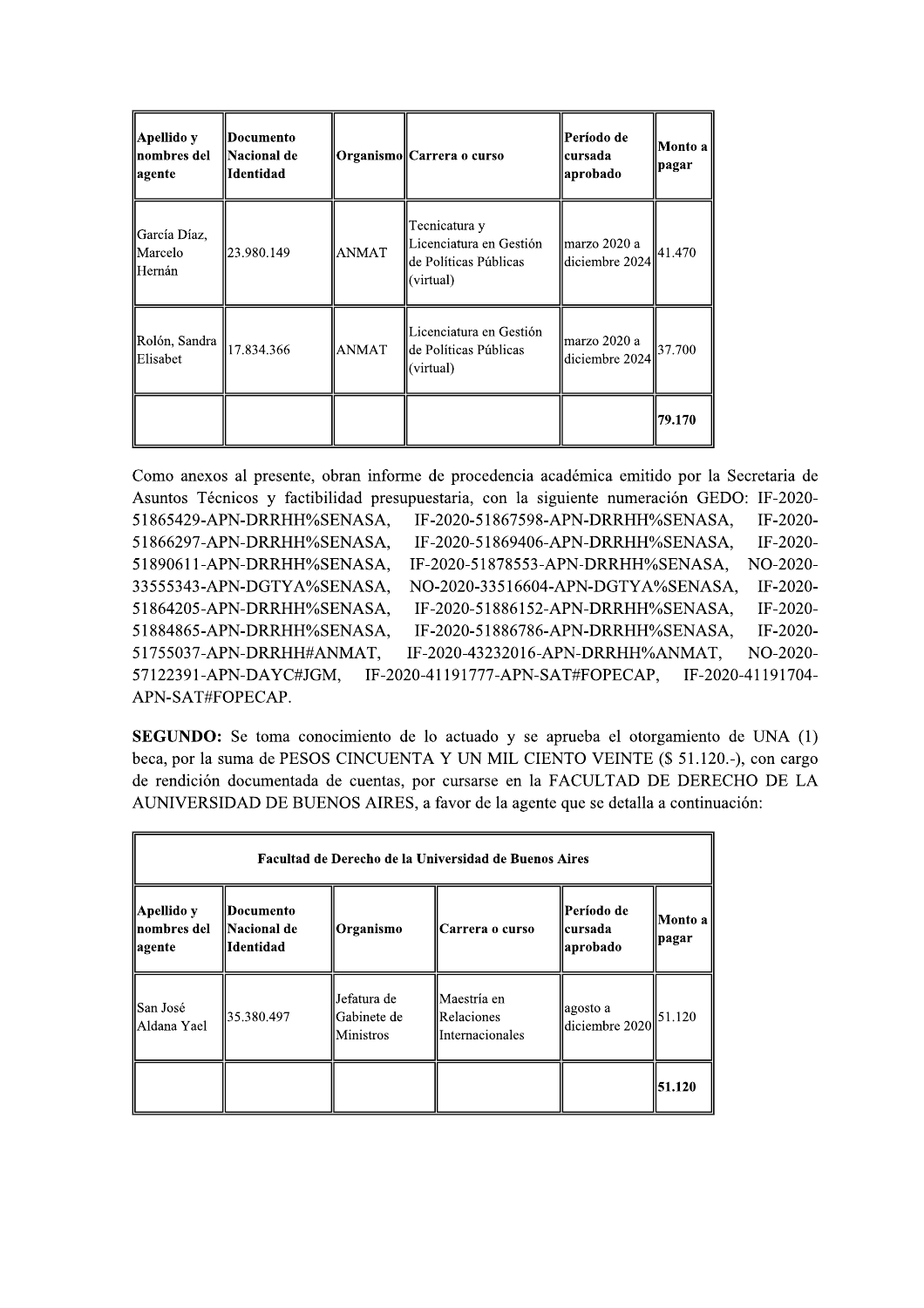Como anexos al presente, obran informe de procedencia académica emitido por la Secretaria de Asuntos Técnicos y factibilidad presupuestaria, con la siguiente numeración GEDO: IF-2020-56638319-APN-DAFPCYRL#JGM, NO-2020-57122391-APN-DAYC#JGM, IF-2020-56609682-APN-SAT#FOPECAP.

**TERCERO:** Se toma conocimiento de lo actuado y se aprueba el otorgamiento de DOS (2) becas por la suma de PESOS CIENTO CUARENTA Y CUATRO MIL OUINIENTOS CUARENTA (\$ 144.540.-), con cargo de rendición documentada de cuentas, por cursarse en la FACULTAD DE PSICOLOGÍA DE LA UNIVERSIDAD DE BUENOS AIRES, a favor de los agentes que se detallan a continuación:

| Facultad de Psicología de la Universidad de Buenos Aires |                                        |              |                                                                            |                                    |                   |  |  |
|----------------------------------------------------------|----------------------------------------|--------------|----------------------------------------------------------------------------|------------------------------------|-------------------|--|--|
| Apellido y<br> nombres del<br>agente                     | Documento<br>∥Nacional de<br>Identidad |              | Organismo Carrera o curso                                                  | Período de<br>cursada<br>aprobado  | Monto a<br> pagar |  |  |
| Guzmán,<br>Leandro<br>Marcelo                            | 22.990.631                             | <b>ANMAT</b> | Interdisciplinaria de<br>Especialización en<br>Neuropsicología Clínica     | marzo 2020 a<br>diciembre<br>2021  | 49.380            |  |  |
| Roncoroni,<br>Franco<br>Arístides                        | 35.117.551                             | <b>ANMAT</b> | Especialización en<br>Psicología Clínica con<br>Orientación Psicoanalítica | marzo 2020 a<br>diciembre<br>12021 | 95.160            |  |  |
|                                                          |                                        |              |                                                                            |                                    | 144.540           |  |  |

Como anexos al presente, obran informe de procedencia académica emitido por la Secretaria de Asuntos Técnicos y factibilidad presupuestaria, con la siguiente numeración GEDO: NO-2020-45994182-APN-DRRHH#ANMAT, IF-2020-59502167-APN-DAFPCYRL#JGM, IF-2020-43210408-APN-DRRHH#ANMAT, IF-2020-43209971-APN-DRRHH#ANMAT, NO-2020-57122391-APN-DAYC#JGM. IF-2020-41191249-APN-SAT#FOPECAP, IF-2020-41191312-APN-SAT#FOPECAP.

CUARTO: Se toma conocimiento de lo actuado y se aprueba el otorgamiento de UNA (1) beca, por la suma de PESOS VEINTICINCO MIL TRECIENTOS (\$ 25.300.-), con cargo de rendición documentada de cuentas, por cursarse en la FACULTAD DE FILOSOFÍA Y LETRAS DE LA UNIVERSIDAD DE BUENOS AIRES, a favor de la agente que se detalla a continuación:

| Facultad de Filosofía y Letras de la Universidad de Buenos Aires |                          |  |                            |             |           |  |  |
|------------------------------------------------------------------|--------------------------|--|----------------------------|-------------|-----------|--|--|
| Apellido v                                                       | <i><b>IDocumento</b></i> |  | Organismo  Carrera o curso | ∥Período de | Monto all |  |  |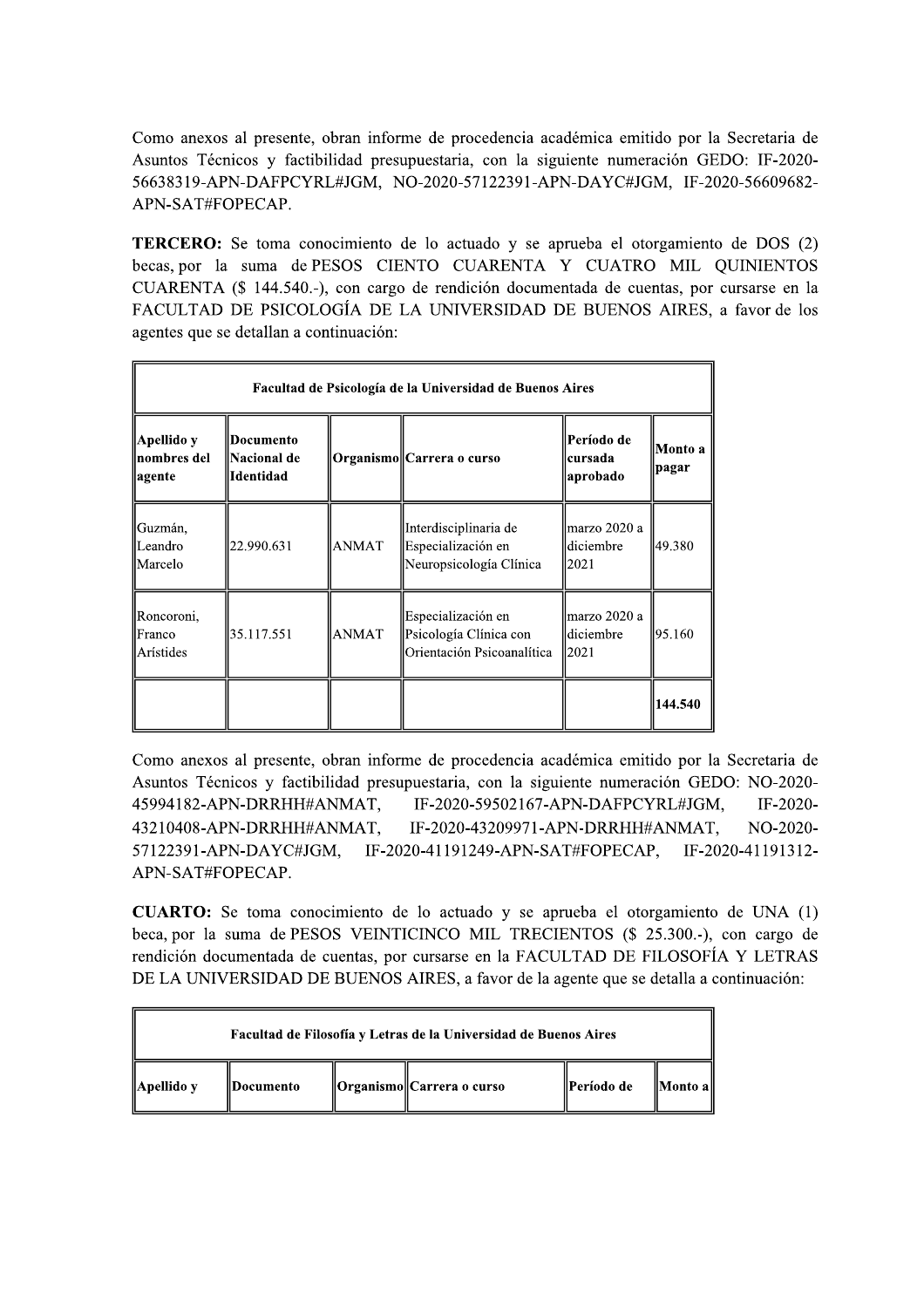| nombres del<br>∥agente     | <b>Nacional de</b><br>Identidad |              |                                                                     | cursada<br>  aprobado                 | pagar  |
|----------------------------|---------------------------------|--------------|---------------------------------------------------------------------|---------------------------------------|--------|
| Lenci, Grisel<br>Magdalena | 37.246.823                      | <b>ANMAT</b> | llMaestría en Estudios<br>Interdisciplinarios de la<br>Subjetividad | ∥marzo 2020 a<br>lldiciembre<br>12022 | 25.300 |
|                            |                                 |              |                                                                     |                                       | 25.300 |

Como anexos al presente, obran informe de procedencia académica emitido por la Secretaria de Asuntos Técnicos y factibilidad presupuestaria, con la siguiente numeración GEDO: IF-2020-44085829-APN-DRRHH#ANMAT, NO-2020-44089794-APN-DRRHH#ANMAT, IF-2020-44086435-APN-DRRHH#ANMAT, IF-2020-44087293-APN-DRRHH#ANMAT, NO-2020-57122391-APN-DAYC#JGM, IF-2020-41191291-APN-SAT#FOPECAP.

**QUINTO:** Se toma conocimiento de lo actuado y se aprueba el otorgamiento de UNA (1) beca, por la suma de PESOS CIENTO VEINTISIETE MIL CINCUENTA (\$ 127.050.-), con cargo de rendición documentada de cuentas, por cursarse en la UNIVERSIDAD NACIONAL DE RÍO NEGRO, a favor del agente que se detalla a continuación:

| Universidad Nacional de Río Negro        |                                        |               |                                    |                                      |                   |  |
|------------------------------------------|----------------------------------------|---------------|------------------------------------|--------------------------------------|-------------------|--|
| ∥Apellido y<br>  nombres del<br>  agente | Documento<br> Nacional de<br>Identidad |               | Organismo Carrera o curso          | Período de<br> cursada<br>  aprobado | Monto a<br>∥pagar |  |
| Mammoni,<br>Luciano<br><b>IFancisco</b>  | 26.251.639                             | <b>SENASA</b> | Especialización en<br>Agronegocios | agosto 2020<br>agosto 2021           | 127.050           |  |
|                                          |                                        |               |                                    |                                      | 127.050           |  |

Como anexos al presente, obran informe de procedencia académica emitido por la Secretaria de Asuntos Técnicos y factibilidad presupuestaria, con la siguiente numeración GEDO: NO-2020-52406606-APN-DCRPA%SENASA, IF-2020-52617919-APN-DRRHH%SENASA, IF-2020-52608461-APN-DRRHH%SENASA, IF-2020-52609655-APN-DRRHH%SENASA, IF-2020-52606142-APN-DRRHH%SENASA. ME-2020-37417117-APN-DCRPA%SENASA, IF-2020-52610700-APN-DRRHH%SENASA, IF-2020-52620595-APN-DRRHH%SENASA, IF-2020-NO-2020-37197582-APN-DCRPA%SENASA, 52621667-APN-DRRHH%SENASA, IF-2020-52622722-APN-DRRHH%SENASA, NO-2020-57122391-APN-DAYC#JGM, IF-2020-41171077-APN-SAT#FOPECAP, IF-2020-41171077-APN-SAT#FOPECAP.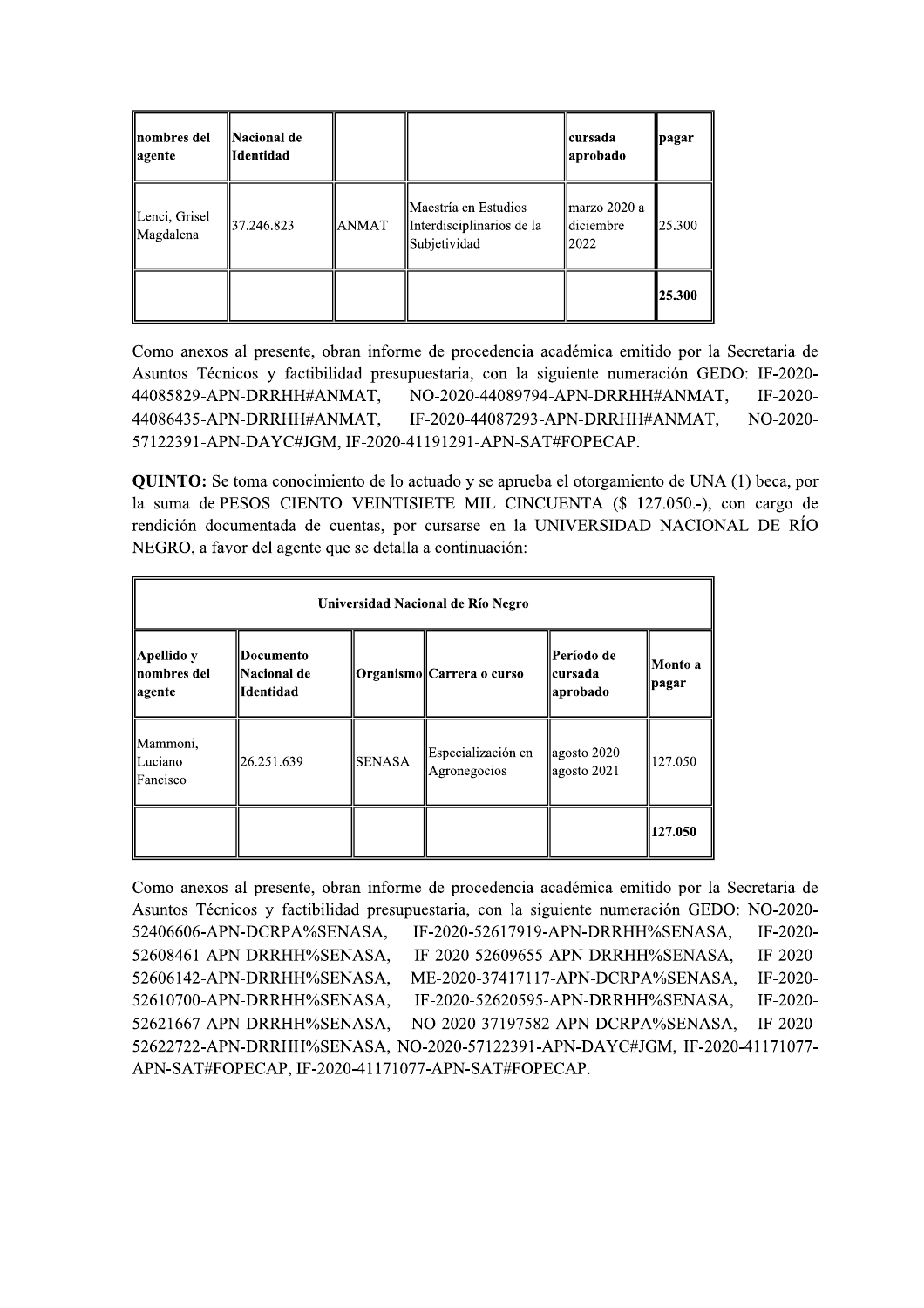SEXTO: Se toma conocimiento de lo actuado y se aprueba el otorgamiento de UNA (1) beca, por la suma de PESOS TREINTA Y SIETE MIL (\$ 37.000 .- ), con cargo de rendición documentada de cuentas, por cursarse en la UNIVERSIDAD NACIONAL DE LANÚS, a favor de la agente que se detalla a continuación:

| Universidad Nacional de Lanús                       |                          |                              |                                                                         |                                      |                  |  |
|-----------------------------------------------------|--------------------------|------------------------------|-------------------------------------------------------------------------|--------------------------------------|------------------|--|
| Apellido y<br>∥nombres del ∥Nacional de<br>  agente | Documento<br>  Identidad | Organismo                    | Carrera o curso                                                         | Período de<br> cursada<br>  aprobado | Monto a<br>pagar |  |
| Pérez, Natalia 27.930.160                           |                          | Administración<br>de Parques | Diploma de Posgrado<br>∥en Géneros,<br>Femeninos, y Derechos<br>Humanos | ∣marzo a<br>lldiciembre<br>2020      | 37.000           |  |
|                                                     |                          |                              |                                                                         |                                      | 37.000           |  |

Como anexos al presente, obran informe de procedencia académica emitido por la Secretaria de Asuntos Técnicos y factibilidad presupuestaria, con la siguiente numeración GEDO: IF-2020-53547464-APN-DCYD%APNAC, IF-2020-53543891-APN-DCYD%APNAC, IF-2020-53544180-APN-DCYD%APNAC, NO-2020-57122391-APN-DAYC#JGM, IF-2020-45914885-APN-SAT#FOPECAP.

SÉPTIMO: Se toma conocimiento de lo actuado y se aprueba el otorgamiento de UNA (1) beca, por la suma de PESOS OCHENTA Y SEIS MIL CIEN (\$ 86.100.-), con cargo de rendición documentada de cuentas, por cursarse en la UNIVERSIDAD NACIONAL DE GENERAL SAN MARTÍN, a favor de la agente que se detalla a continuación:

| Universidad Nacional de General San Martín                                               |            |                                                           |                                    |                                   |                  |  |
|------------------------------------------------------------------------------------------|------------|-----------------------------------------------------------|------------------------------------|-----------------------------------|------------------|--|
| Apellido y<br>Documento<br>  nombres del<br>  Nacional de<br><b>Identidad</b><br>∥agente |            | Organismo                                                 | Carrera o<br>  curso               | Período de<br>cursada<br>aprobado | Monto a<br>pagar |  |
| Castruccio,<br><b>IMercedes</b>                                                          | 27.636.147 | lMinisterio de<br><b>Relaciones</b><br>Exteriores y Culto | Historia del<br>lArte<br>Argentino | agosto 2020 a<br>iulio 2021       | 186.100          |  |
|                                                                                          |            |                                                           |                                    |                                   | 86.100           |  |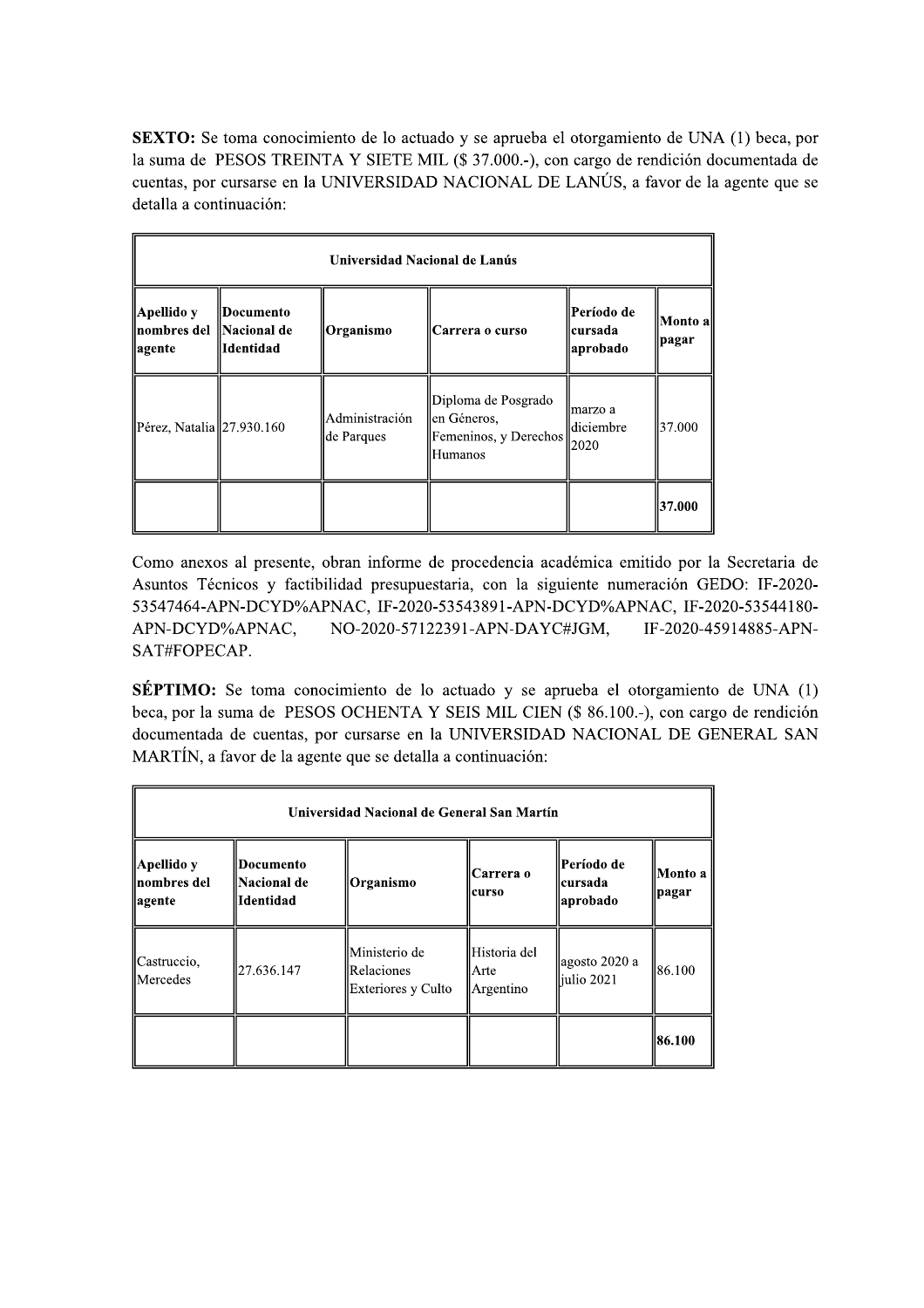Como anexos al presente, obran informe de procedencia académica emitido por la Secretaria de Asuntos Técnicos y factibilidad presupuestaria, con la siguiente numeración GEDO: NO-2020-53680457-APN-DAC%MRE, IF-2020-59502438-APN-DAFPCYRL#JGM, IF-2020-59502596-APN-DAFPCYRL#JGM, NO-2020-57122391-APN-DAYC#JGM, IF-2020-52466260-APN-SAT#FOPECAP.

**OCTAVO:** Se toma conocimiento de lo actuado y se aprueba el otorgamiento de UNA (1) beca, por la suma de PESOS CIENTO ONCE MIL CUATROCIENTOS NOVENTA (\$ 111.490.-), con cargo de rendición documentada de cuentas, por cursarse en la UNIVERSIDAD FRATERNIDAD DE AGRUPACIONES SANTO TOMÁS DE AQUINO, a favor de la agente que se detalla a continuación:

| Universidad Fraternidad de Agrupaciones Santo Tomás de Aquino                        |            |                                |                         |                                    |                   |  |  |
|--------------------------------------------------------------------------------------|------------|--------------------------------|-------------------------|------------------------------------|-------------------|--|--|
| ∥Apellido y<br>  Documento<br>  nombres del<br>∥Nacional de<br> Identidad<br>∥agente |            | Organismo                      | Carrera o<br>lcurso     | Período de<br>lcursada<br>aprobado | Monto a<br> pagar |  |  |
| ∥Jara Negron<br>Maritza Soledad                                                      | 18.798.621 | Comisión de<br>Energía Atómica | Abogacía<br>ll(virtual) | lmarzo a<br>lldiciembre 2020       | 111.490           |  |  |
|                                                                                      |            |                                |                         |                                    | 111.490           |  |  |

Como anexos al presente, obran informe de procedencia académica emitido por la Secretaria de Asuntos Técnicos y factibilidad presupuestaria, con la siguiente numeración GEDO: IF-2020-52466360-APN-SAT#FOPECAP, NO-2020-57123752-APN-DAYC#JGM, IF-2020-52466360-APN-SAT#FOPECAP.

NOVENO: Se toma conocimiento de lo actuado y se aprueba el otorgamiento de DOS (1) beca, por la suma de PESOS CIENTO DOCE MIL CUATROCIENTOS (\$ 112.400.-), con cargo de rendición documentada de cuentas, por cursarse en la UNIVERSIDAD AUSTRAL, a favor de la agente que se detalla a continuación:

|                                          | <b>Universidad Austral</b>                    |                                                                               |                                   |                                       |                    |  |  |
|------------------------------------------|-----------------------------------------------|-------------------------------------------------------------------------------|-----------------------------------|---------------------------------------|--------------------|--|--|
| ∥Apellido y<br>  nombres del<br>  agente | Documento<br><b>Nacional de</b><br> Identidad | Organismo                                                                     | Carrera o curso                   | ∥Período de<br>llcursada<br> aprobado | Monto a<br>  pagar |  |  |
| Mogliani,<br>María Valeria               | 122.410.404                                   | llMinisterio de<br><b>IRelaciones</b><br>Exteriores y Culto   Internacionales | Maestría en<br><b>IRelaciones</b> | liunio 2020 a<br>liunio 2021          | 12.400             |  |  |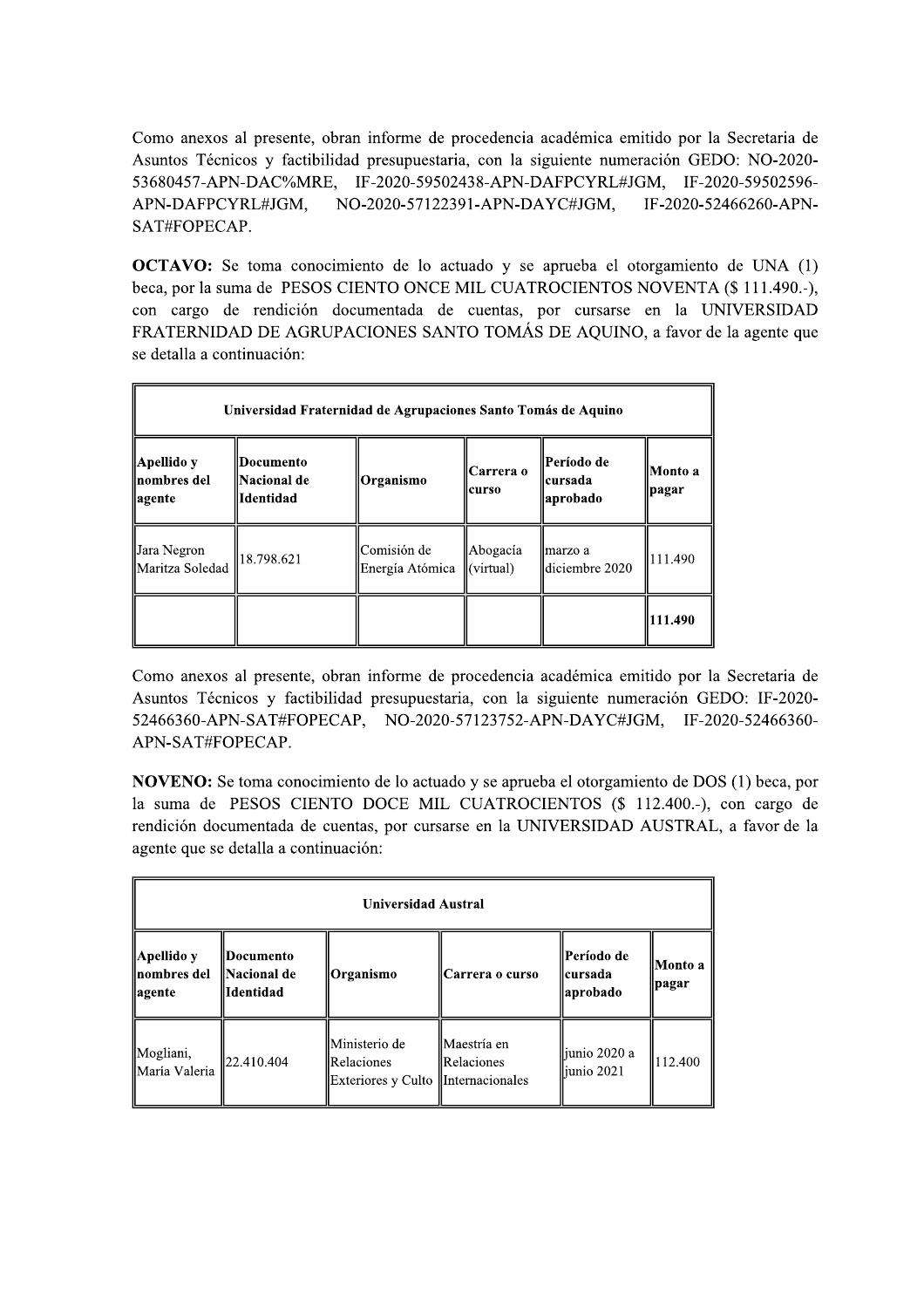|  |  |  | $\parallel$ 112.400 |
|--|--|--|---------------------|
|  |  |  |                     |

Como anexos al presente, obran informe de procedencia académica emitido por la Secretaria de Asuntos Técnicos y factibilidad presupuestaria, con la siguiente numeración GEDO: NO-2020-53960925-APN-DGAJ%MRE, NO-2020-53961928-APN-DGAJ%MRE, IF-2020-59502785-APN-DAFPCYRL#JGM, IF-2020-59502866-APN-DAFPCYRL#JGM, NO-2020-57123752-APN-DAYC#JGM, IF-2020-52470641-APN-SAT#FOPECAP.

**DÉCIMO:** Se toma conocimiento de lo actuado y se aprueba el otorgamiento de CINCO (5) becas, por la suma de PESOS TRESCIENTOS CUARENTA Y SEIS MIL CIENTO VEINTICINCO (\$ 346.125.-), con cargo de rendición documentada de cuentas, por cursarse en la FACULTAD LATINOAMERICANA DE CIENCIAS SOCIALES (FLACSO), a favor de los agentes que se detallan a continuación:

|                                            | Facultad Latinoamericana de Ciencias Sociales (FLACSO) |                                                                    |                                                           |                                            |                  |  |  |
|--------------------------------------------|--------------------------------------------------------|--------------------------------------------------------------------|-----------------------------------------------------------|--------------------------------------------|------------------|--|--|
| Apellido y<br>nombres del<br>agente        | <b>Documento</b><br>Nacional de<br>Identidad           | Organismo                                                          | Carrera o curso                                           | Período de<br>  cursada<br>aprobado        | Monto a<br>pagar |  |  |
| Landaburo,<br>Bárbara                      | 30.183.046                                             | Ministerio de<br>Ambiente y<br>Desarrollo<br>Sostenible            | Maestría en<br>Estudios y<br>Relaciones de<br>Trabajo     | abril a<br>diciembre 2020                  | 60.000           |  |  |
| Libertino,<br>Micaela<br>Soledad           | 37.381.934                                             | <b>ANMAT</b>                                                       | Maestría en<br>Políticas Públicas<br>y Desarrollo         | septiembre<br>2020 a<br>septiembre<br>2022 | 60.500           |  |  |
| Rizzi, Carolina $\ 27.497.279$<br>Fiorella |                                                        | <b>ANMAT</b>                                                       | Maestría en<br>Políticas Públicas<br>y Desarrollo         | septiembre<br>2020 a<br>septiembre<br>2022 | 82.500           |  |  |
| Fortunato,<br>Mariela                      | 28.488.490                                             | <b>SENASA</b>                                                      | Maestría Virtual<br>en Género,<br>Sociedad y<br>Políticas | junio 2020 a<br>junio 2022                 | 30.725           |  |  |
| Sabate,<br>Jerónimo                        | 27.938.168                                             | Ministerio de<br>Ciencia, Tecnología<br>e Innovación<br>Productiva | Maestría en<br>Políticas Públicas<br>y Desarrollo         | marzo 2020 a<br>diciembre 2022             | 112.400          |  |  |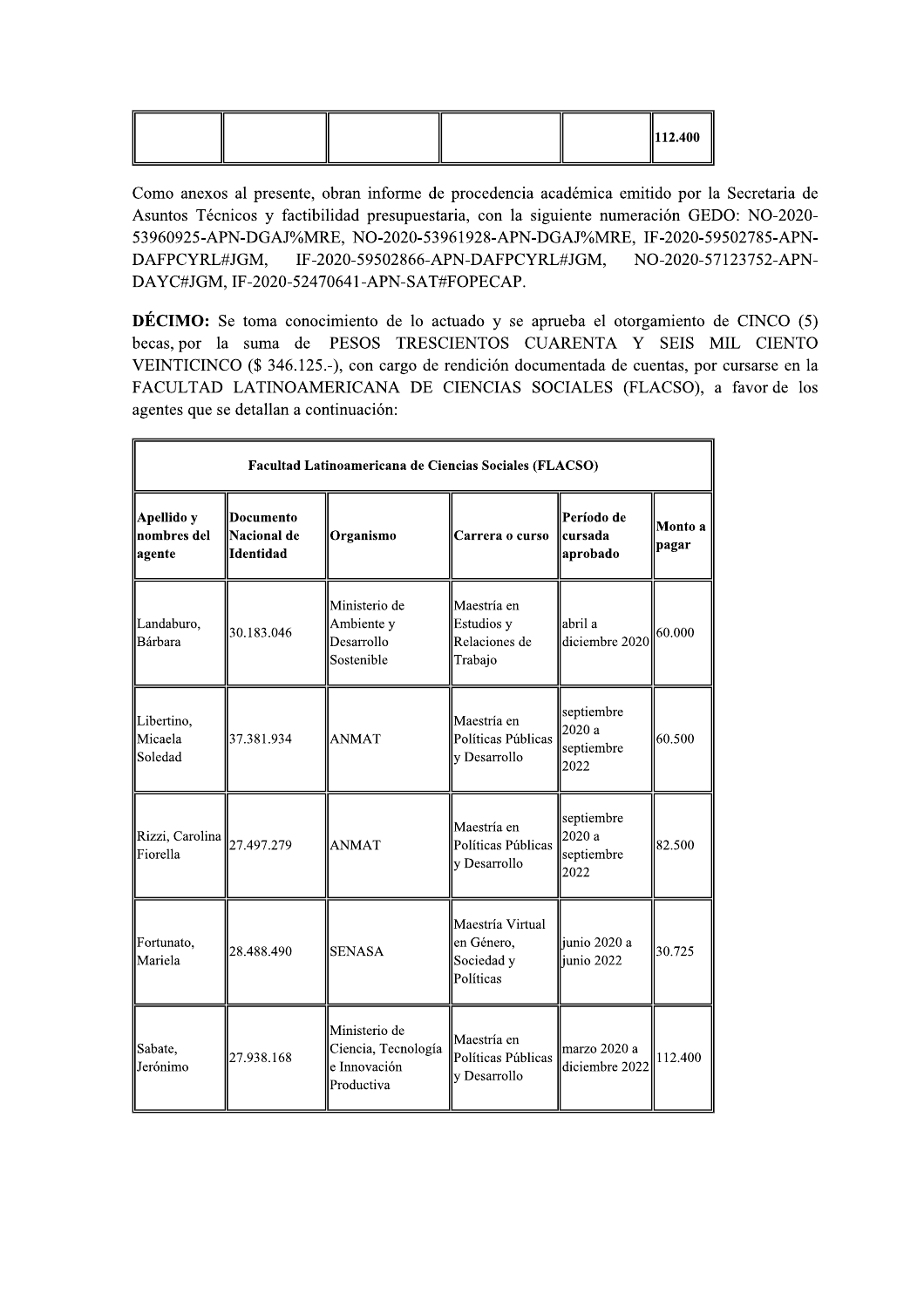|  |  |  | $\parallel$ 346.125 |
|--|--|--|---------------------|
|  |  |  |                     |

Como anexos al presente, obran informe de procedencia academica emitido por la Secretaria de Asuntos Tecnicos y factibilidad presupuestaria, con la siguiente numeración GEDO: A  $[346.125] \label{eq:201}$  Como anexos al presente, obran informe de procedencia académica emitido por la Sceretaria de<br>Asuntos Técnicos y factibilidad presupuestaria, con la siguiente numeración GEDO: ACTA-2020-<br>34479171-APN-DA FRIELE (1920)<br>
19746.125<br>
19746.125<br>
19746.125<br>
1988 y factibilidad presupuestaria, con la siguiente numeración GEDO: A<br>
DAJ%SENASA, IF-2020-52269847-APN-DRRHH%SENASA,<br>
DRRHH#SENASA, IF-2020-52267824-APN-DRRHH#SENA  $[346.125] \label{eq:34}$  Como anexos al presente, obran informe de procedencia académica emitido por la Secretaria de Asuntos Técnicos y factibilidad presupuestaria, con la siguente numeración GEDO: ACTA-2020-34479171-APN-DAJ% Fresente, obran informe de procedencia académica emitido por la Secry factibilidad presupuestaria, con la siguiente numeración GEDO: ACT<br>AJ%SENASA, IF-2020-52269847-APN-DRRHHP%SENASA,<br>RRHHP%SENASA, IF-2020-52267824-APN-DRR  $[346.125] \label{eq:202}$  Como anexos al presente, obran informe de procedencia académica emitido por la Secretaria de Asuntos Técnicos y factibilidad presupuestaria, con la siguiente numeración GEDO: ACTA-2020-34479171-APN-DA Source 11, 1920<br>
1946.125<br>
Terestie, obran informe de procedencia académica emitido por la Sec<br>
1946.125<br>
1946.125<br>
1946.125<br>
1946.125<br>
1946.125<br>
1946.125<br>
1946.125<br>
1946.125<br>
1946.125<br>
1946.125<br>
1946.125<br>
1946.125<br>
1948.1  $$\blacksquare$ {\small>\blacksquare$ {\small\textrm{5-3}}$ \small\textrm{5-5}}$ \small\textrm{5-5} \small\textrm{5-5} \small\textrm{6} \small\textrm{6} \small\textrm{6} \small\textrm{6} \small\textrm{6} \small\textrm{6} \small\textrm{6} \small\textrm{6} \small\textrm{6} \small\textrm{6} \small\textrm{6} \small\textrm{6} \small\textrm{6} \small\textrm{6} \small\textrm{6} \small\textrm{6} \small\textrm{6} \small\textrm{6} \small\textrm{6} \small\textrm{6} \small\textrm{$ Example and presente, obran informe de procedencia académica emitido por la Sceretaria de<br>
Asuntos Técnicos y factibilidad presupuestaria, con la siguiente numeración GEDO: ACTA-2020-<br>
34479171-APN-DAP/SENASA, FE-2020-5225 Fresente, obran informe de procedencia académica emitido por la Sec<br>
19 factibilidad presupuestaria, con la siguiente numeración GEDO: AC<br>
2019/SENASA, IF-2020-52269847-APN-DRRHHI%SENASA,<br>
2020-52269847-APN-DRRHHI%SENASA,<br> Como anexos al presente, obran informe de procedencia académica emitido por la Secretaria de Asuntos Técnicos y factibilidad presupuestaria, con la siguiente numeración GEDO: ACTA-2020-34479171-APN-DAI%SENASA, F-2020-52269 s al presente, obran informe de procedencia académica emitido por la<br>nicos y factibilidad presupuestaria, con la siguiente numeración GEDO<br>PN-DAJ%SENASA, IF-2020-52269847-APN-DRRHH%SENASA<br>PN-DRRHH#SENASA, IF-2020-52267824-Como anexos al presente, obran informe de procedencia académica emitido por la Secretaria de Asuntos Técnicos y factibilidad presuntearia, con la siguiente numeración GEDO: ACTA-2020-52271284-APN-DRRHH#SENASA, IF-2020-5227 ntos Técnicos y factibilidad presupuestaria, con la siguiente numeració<br>79171-APN-DAJ%SENASA, IF-2020-52269847-APN-DRRHH%S<br>71284-APN-DRRHH%SENASA, IF-2020-52267824-APN-DRRHH%<br>58881-APN-DRRHH#SENASA, IF-2 Asuntos Técnicos y factibilidad presupuestaria, con la siguiente numeración GEDO: ACTA-2020-<br>
3479171-APN-DAP/s/SENASA, F-2020-52269847-APN-DRRHHF/SSENASA, F-2020-<br>
52271284-APN-DRRHHF/SENASA, FF-2020-52267824-APN-DRRHHF/S 34479171-APN-DAJ%SENASA, IF-2020-52269847-APN<br>
52271284-APN-DRRHH%SENASA, IF-2020-52267824-A<br>
52268881-APN-DRRHH#SENASA, IF-2020-52272617-AP<br>
33359291-APN-DAJ%SENASA, IF-2020-52272617-AP<br>
33359291-APN-DAJ%SENASA, IF-2020-5 IF-2020-52269847-APN-DRRHH%SENASA, IF-2020-<br>
IF-2020-52267824-APN-DRRHH%SENASA, IF-2020-<br>
IF-2020-52272617-APN-DRRHH%SENASA, IF-2020-<br>
IF-2020-52272617-APN-DRRHH%SENASA, NO-2020-<br>
IF-2020-52281781-APN-DRRHH%SENASA, NO-2020 34479171-APN-DAJ%SENASA, IF-2020-52269847-APN-DRRHH%SENASA, IF-2020-52269847-APN-DRRHH%SENASA, IF-2020-52275824-APN-DRRRHH%SENASA, NO-2020-52268881-APN-DRRHH#%SENASA, IF-2020-522726134-APN-DRRRHH%SENASA, IF-2020-52281781-HH%SENASA, IF-2020-52267824-APN-DRRHH#SENASA, IF-HH#SENASA, IF-2020-52272617-APN-DRRHH#SENASA, NO<br>
%SENASA, IF-2020-52281781-APN-DRRHH%SENASA, NO<br>
%SENASA, IF-2020-52281781-APN-DRRHH%SENASA, NO<br>
%SENASA, IF-2020-52282699-A 52271284-APN-DRRHH<sup>9</sup>%SENASA, IF-2020-52267824-APN-DRRHH#SENASA, IF-2020-5226881-APN-DRRHH#SENASA, IF-2020-52276717-APN-DRRHH#SENASA, NO-2020-5235971-APN-DAP/%SENASA, IF-2020-52281781-APN-DRRHH%SENASA, NO-2020-52292307-APN DRRHH#SENASA, IF-2020-52272617-APN-DRRHH%SENASA,<br>DAJ%SENASA, IF-2020-52272617-APN-DRRHH%SENASA,<br>DRRHH%SENASA, IF-2020-52282699-APN-DRRHH#SENASA,<br>DAJ%SENASA, IF-2020-52282699-APN-DRRHH#SENASA,<br>DAJ%SENASA, IF-2020-41518406-A 52268881-APN-DRRHH#SENASA, IF-2020-52272617-APN-DRRHH#%SENASA, NO-2020-33359291-APN-DARHH%SENASA, IF-2020-52282781781-APN-DRRHH#%SENASA, IF-2020-522827817-APN-DRRHH#%SENASA, IF-2020-522827699-APN-DRRHH#SENASA, NO-2020-344 9291-APN-DAJ%SENASA, IF-2020-52281781-APN-DRRH<br>2307-APNDRRHH%SENASA, IF-2020-52282699-APN-DRRHH#S<br>2560-APN-DAJ%SENASA, IF-2020-41518406-APN-DNO#APNAC,<br>-DNO#APNAC, IF-2020-41519583-APN-DNO#APNAC, NO<br>4%MS, NO-2020-44993706-A 33359291-APN-DAJ%SENASA, IF-2020-52281781-APN-DRRHH%SENASA, IF-2020-52282699-APN-DRRHH%SENASA, IF-2020-41518406-APN-DRRHH#SENASA, NO-2020-41518406-APN-DRRHH#SENASA, NO-2020-41518406-APN-DRRHH#ANC, NO-2020-41711736-APN-DROH 2292307-APNDRRHH%SENASA, IF-2020-52282699-APN-DRRHH472560-APN-DAJ%SENASA, IF-2020-41518406-APN-DNO#APNA<br>
472560-APN-DAJ%SENASA, IF-2020-41518406-APN-DNO#APNA<br>
PN-DNO#APNAC, IF-2020-41519583-APN-DNO#APNAC, N<br>
GA#MS, NO-202 52292307-APNDRRHH%SENASA, IF-2020-52282699-APN-DRRHH#SENASA, NO-2020-34472560-APN-DAJ%SENASA, IF-2020-41518406-APN-DNO#APNAC, NO-2020-4111736-APN-DNO#APNAC, NO-2020-41171736-APN-DROECOMEABFACC, NO-2020-431178740-APN-DROEC 2020-40319938-APN-DROECYT#MCT, IF-2020-40329369-APN-DROECYT#MCT, IF-2020-40339369-APN-DROECYT#MCT, IF-2020-40329369-APN-DROECYT#MCT, IF-2020-410318239-APN-DROECYT#MCT, NO-2020-57123752-APN-DAYC#JGM, IF-2020-41171040-<br>APN-

Se toma conocimiento de lo actuado y se aprueba el otorgamiento de UNA (1) beca, por la suma de PESOS CIENTO VEINTISIETE MIL SETENTA Y CINCO (\$1. con cargo de rendición documentada de cuentas, por cursarse en la UNIVERSIDAD TORCUATO DI TELLA, a favor del agente que se detalla a continuación:

|                                          |                                         | Universidad Torcuato Di Tella |                         |                                             |                    |
|------------------------------------------|-----------------------------------------|-------------------------------|-------------------------|---------------------------------------------|--------------------|
| ∥Apellido y<br>  nombres del<br>  agente | Documento<br>  Nacional de<br>Identidad | Organismo                     | Carrera o<br>lcurso     | Período de<br><b>lcursada</b><br>  aprobado | Monto a<br>  pagar |
| Monfasani,<br><b>IFederico César</b>     | 27.570.899                              | <b>ENACOM</b>                 | Maestría en<br>Finanzas | marzo a<br>diciembre 2020                   | 127.075            |
|                                          |                                         |                               |                         |                                             | 127.075            |

Como anexos al presente, obran informe de procedencia academica emitido por la Secretaria de Asuntos Tecnicos y factibilidad presupuestaria, con la siguiente numeración GEDO: N Monfasani,<br>
Pederico César<br>
Pederico César<br>
27.570.899<br>
Como anexos al presente, obran informe de procedencia académica emitido por la Sceretaria de<br>
Asuntos Técnicos y factibilidad presupuestaria, con la siguiente numerac ENACOM Finanzas diciembre 2020 127.075<br>
0s al presente, obran informe de procedencia académica emitido por<br>
ecnicos y factibilidad presupuestaria, con la siguiente numeración GENPN-DGAJ%MRE, NO-2020-49217833-APN-AEP#ENACOM 0%'()()'+-((\*7\*-' /0'#/:#0%; anexos al presente, obran informe de procedencia académica emitido<br>
s Técnicos y factibilidad presupuestaria, con la siguiente numeraciór<br>
28-APN-DGAJ%MRE, NO-2020-49217833-APN-AEP#ENACOM, IEP#ENACOM, NO-2020-57123752-APN-Como anexos al presente, obran informe de procedencia académica emitido por la Secretaria de Asuntos Técnicos y factibilidad presupuestaria, con la siguiente numeración GEDO: NO-2020-ASTOPO-10-ADCAD/%MRE, NO-2020-49217833ocedencia académica emitido por la Secretaria c<br>
, con la siguiente numeración GEDO: NO-2020<br>
7833-APN-AEP#ENACOM, NO-2020-49223839<br>
-APN-DAYC#JGM, IF-2020-41171381-APN<br>
e lo actuado y se aprueba el otorgamiento de UN:<br>
UU

Se toma conocimiento de lo actuado y se aprueba el otorgamiento de UNA (1) beca, por la suma de PESOS DOCE MIL QUINIENTOS (\$ 12.500.-), con cargo de rendición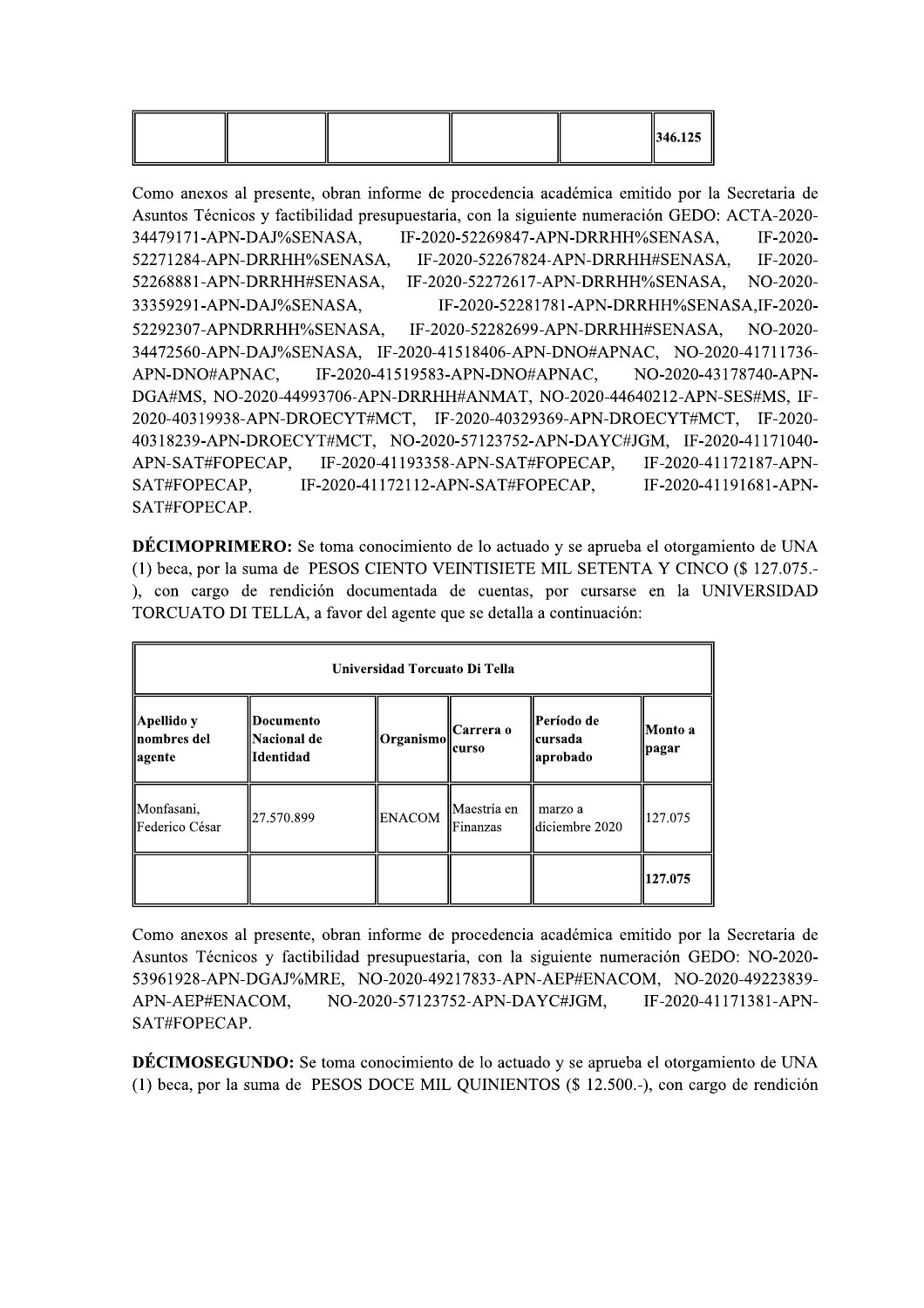documentada de cuentas, por cursarse en la ASOCIACIÓN DE SORDOMUDOS DE AYUDA MUTUA JOSÉ ANTONIO TERRY, a favor de la agente que se detalla a continuación:

|                                        |                                              | Asociación de Sordomudos de Ayuda Mutua "José Antonio Terry"   |                                         |                                     |                   |
|----------------------------------------|----------------------------------------------|----------------------------------------------------------------|-----------------------------------------|-------------------------------------|-------------------|
| Apellido y<br>  nombres del<br> agente | Documento<br><b>Nacional de</b><br>Identidad | Organismo                                                      | Carrera o<br>lcurso                     | Período de<br>lcursada<br> aprobado | Monto al<br>pagar |
| Piccone,<br>lClaudia Alicia            | 14.263.189                                   | llMinisterio de<br>Educación, Cultura,<br>Ciencia y Tecnología | Lengua de<br><b>Señas</b><br>Argentinas | agosto a<br>ldiciembre<br> 2020     | 12.500            |
|                                        |                                              |                                                                |                                         |                                     | 12.500            |

Como anexos al presente, obran informe de procedencia académica emitido por la Secretaria de Asuntos Técnicos y factibilidad presupuestaria, con la siguiente numeración GEDO: IF-2020-49515783-APN-DGRRHH#MC, IF-2020-49516970-APN-DGRRHH#MC, NO-2020-49519456-APN-DGRRHH#MC, NO-2020-57123752-APN-DAYC#JGM, IF-2020-33841085-APN-SAT#FOPECAP.

DÉCIMOTERCERO: Se toma conocimiento de lo actuado y se aprueba el otorgamiento de DOS (2) becas, por la suma de PESOS CIENTO CUARENTA Y CINCO MIL QUINIENTOS (\$ 145.500.-), con cargo de rendición documentada de cuentas, por cursarse en la ASOCIACIÓN ESCUELA ARGENTINA DE PSICOTERAPIA, a favor de las agentes que se detallan a continuación:

|                                      |                                         |              | Asociación Escuela Argentina de Psicoterapia                                      |                                   |                  |
|--------------------------------------|-----------------------------------------|--------------|-----------------------------------------------------------------------------------|-----------------------------------|------------------|
| Apellido y<br>nombres del<br> agente | Documento<br>  Nacional de<br>Identidad |              | Organismo∥Carrera o curso                                                         | Período de<br>cursada<br>aprobado | Monto a<br>pagar |
| Argento,<br>Malena<br>Soledad        | 29.076.799                              | <b>ANMAT</b> | Maestría en Psicoanálisis                                                         | marzo 2020 a<br>diciembre<br>2023 | 77.100           |
| Cosentino,<br> Ayelén<br>Victoria    | 38.848.882                              | <b>ANMAT</b> | Especialización en<br>lPsicoanálisis con<br>Orientación en Clínica de<br> Adultos | marzo 2020 a<br>diciembre<br>2023 | 68.400           |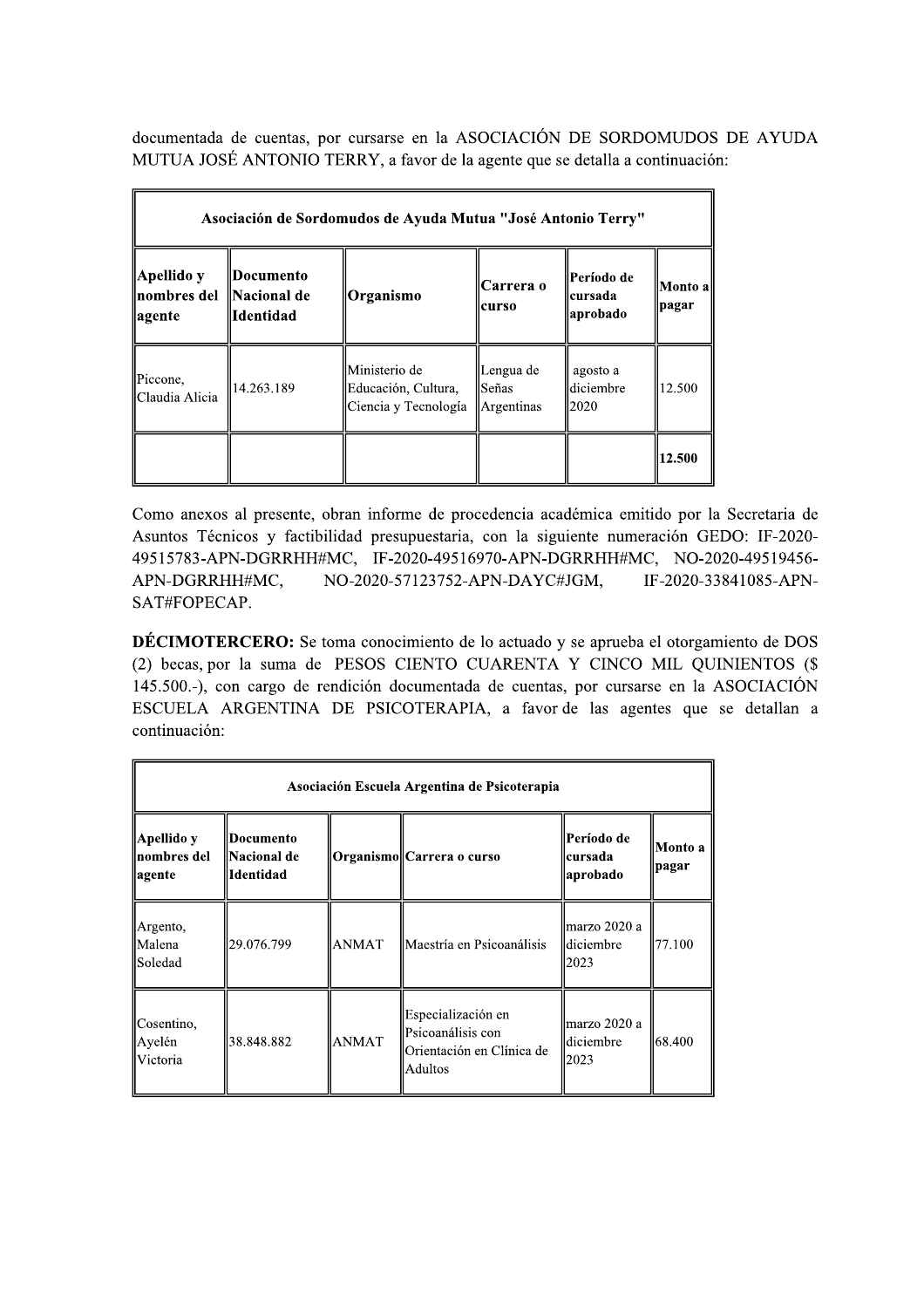|  |  |  | $\parallel$ 145.500 |
|--|--|--|---------------------|
|  |  |  |                     |

Como anexos al presente, obran informe de procedencia académica emitido por la Secretaria de Asuntos Técnicos y factibilidad presupuestaria con la siguiente numeración GEDO: IF-2020-42558608-APN-DRRHH#ANMAT, IF-2020-43213255-APN-DRRHH#ANMA, IF-2020-42559250-APN-DRRHH#ANMAT, IF-2020-42560250-APN-DRRHH#ANMAT, NO-2020-57123752-APN-DAYC#JGM. IF-2020-41191394-APN-SAT#FOPECAP, IF-2020-41191333-APN-SAT#FOPECAP.

**DÉCIMOCUARTO:** Se toma conocimiento de lo actuado y se aprueba el otorgamiento de UNA (1) beca, por la suma de PESOS TREINTA Y SIETE MIL TRESCIENTOS SESENTA Y SEIS (\$ 37.366.-), con cargo de rendición documentada de cuentas, por cursarse en la UNIVERSIDAD FASTA, a favor de la agente que se detalla a continuación:

|                                        |                                              | <b>Universidad FASTA</b>                                      |                                        |                                                                           |                     |
|----------------------------------------|----------------------------------------------|---------------------------------------------------------------|----------------------------------------|---------------------------------------------------------------------------|---------------------|
| Apellido y<br>∥nombres del<br>  agente | Documento<br><b>Nacional de</b><br>Identidad | Organismo                                                     | Carrera o curso                        | ∥Período de<br>  cursada<br>  aprobado                                    | Monto a  <br> pagar |
| Mateo,<br>Florencia<br>Belén           | 36.653.624                                   | Ministerio de<br>Agricultura,<br>Ganadería y Pesca   Empresas | llLicenciatura en<br>Administración de | $\left\  \text{octubre } 2020 \text{ a} \right\ _{37.366}$<br>lmarzo 2021 |                     |
|                                        |                                              |                                                               |                                        |                                                                           | 37.366              |

Como anexos al presente, obran informe de procedencia académica emitido por la Secretaria de Asuntos Técnicos y factibilidad presupuestaria con la siguiente numeración GEDO: IF-2020-PV-2020-50400458-APN-50387500-APN-DM#INV, IF-2020-50399178-APN-DM#INV, DM#INV, IF-2020-50387500-APN-DM#INV, IF-2020-50399178-APN-DM#INV, NO-2020-57123752-APN-DAYC#JGM, IF-2020-41398682-APN-SAT#FOPECAP.

**DÉCIMOQUINTO:** Se toma conocimiento de la presentación efectuada por el agente de JEFATURA DE GABINETE DE MINISTROS, María Belén URQUIZA (DNI Nº 32.822.527), y se aprueba el cambio de carrera de LICENCIATURA EN CIENCIAS POLÍTICAS por cursarse en la UNIVERSIDAD DE TRES DE FEBRERO, que le fuera aprobada en el punto QUINTO del Acta de Comisión de Administración del FoPeCap Nº 5 del 30 de junio de 2020, por un valor de PESOS DIECIOCHO MIL OCHOCIENTOS CINCUENTA (\$ 18.850.-), por la carrera LICENCIATURA EN FILOSOFÍA (CCC), a cursarse en la misma universidad y por el mismo valor aprobado. Como anexo a la presente obran informe de procedencia académica emitido por la Secretaria de Asuntos Técnicos, factibilidad presupuestaria y nota de la agente, con la siguiente numeración GEDO: IF-2020-52452786-APN-DPYARH#JGM, IF-2020-56637952-APN-DAFPCYRL#JGM, IF-2020-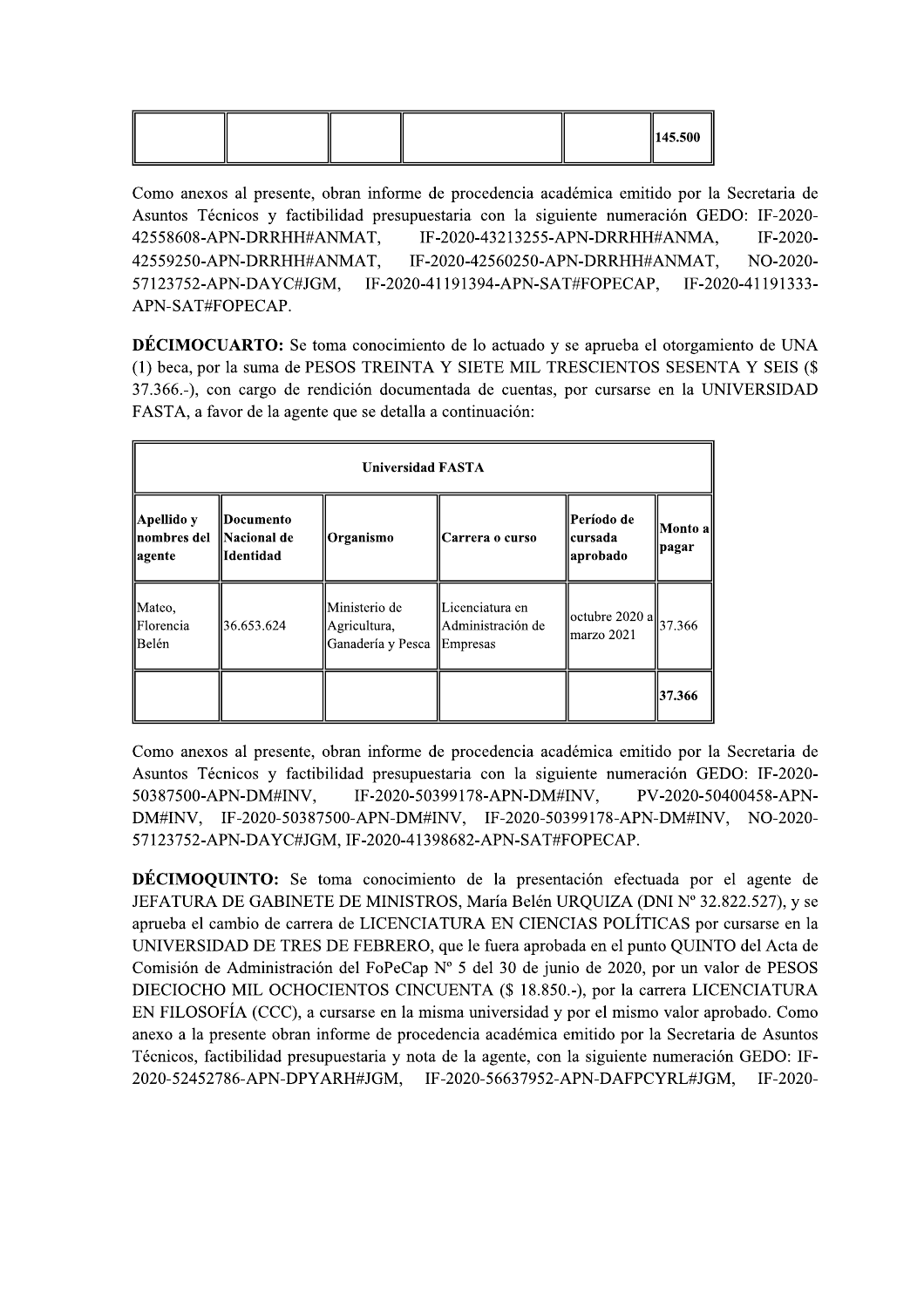#### 56637406-APN-DAFPCYRL#JGM, IF-2020-56640092-APN-SAT#FOPECAP.

**DÉCIMOSEXTO:** Se toma conocimiento de la presentación efectuada por la FACULTAD DE DERECHO DE LA UNIVERSIDAD DE BUENOS AIRES referida a la continuidad de la carrera ESPECIALIZACIÓN EN DERECHO Y POLÍTICA DE RECURSOS NATURALES DEL AMBIENTE, dictada por esa entidad educativa, para cuyo cursado fue otorgada UNA (1) beca a favor de la agente de MINISTERIO DE DESARROLLO PRODUCTIVO Eliana Cintia SCASSERRA (DNI Nº 27.208.017), aprobada en el Acta de Comisión de Administración del FoPeCap  $N^{\circ}$  8 del 22 de noviembre de 2018. Al respecto, se aprueba el monto PESOS CINCUENTA Y SIETE MIL SEISCIENTOS (\$ 57.600.-) correspondiente al 2<sup>°</sup> año de la carrera antes mencionada. Se adjuntan al presente el Acta de la Secretaría de Seguimiento de Gestión y certificación presupuestaria, con la siguiente numeración GEDO: NO-2020-57122391-APN-DAYC#JGM, IF-2020-56682350-APN-SAT#FOPECAP

**DÉCIMOSÉPTIMO:** Se toma conocimiento de la presentación efectuada por la UNIVERSIDAD KENNEDY referida a la continuidad de la carrera ABOGACÍA VIRTUAL, dictada por esa entidad educativa, para cuyo cursado fue otorgada UNA (1) beca a favor de la agente de JEFATURA DE GABINETE DE MINISTROS Laura Patricia SICILIANO (DNI Nº 22.237.165), aprobada en el Acta de Comisión de Administración del FoPeCap Nº 2 del 19 de abril de 2018. Al respecto, se aprueba el monto PESOS CIENTO DIECINUEVE MIL TRESCIENTOS SESENTA Y NUEVE CON SETENTA Y CUATRO/100 (\$ 119.369.74.-) correspondiente al 3<sup>o</sup> año de la carrera antes mencionada. Se adjuntan al presente el Acta de la Secretaría de Seguimiento de Gestión y certificación presupuestaria, con la siguiente numeración GEDO: NO-2020-57123752-APN-DAYC#JGM, IF-2020-56682648-APN-SAT#FOPECAP

**DÉCIMOOCTAVO:** Se toma conocimiento de la presentación efectuada por la FACULTAD LATINOAMERICANA DE CIENCIAS SOCIALES (FLACSO) referida a la continuidad de la carrera DIPLOMATURA SUPERIOR EN GESTIÓN Y CONTROL DE POLÍTICAS PÚBLICAS, dictada por esa entidad educativa, para cuyo cursado fue otorgada UNA (1) beca a favor de la agente de la MINISTERIO DE AMBIENTE Y DESARROLLO SUSTENTABLE María Antonia GARCÍA (DNI  $N^{\circ}$  23.385.043), aprobada en el Acta de Comisión de Administración del FoPeCap N° 5 del 29 de agosto de 2019. Al respecto, se aprueba el monto PESOS VEINTISEIS MIL (\$ 26.100) correspondiente al 2º año de la carrera antes mencionada. Se adjuntan al presente el Acta de la Secretaría de Seguimiento de Gestión y certificación presupuestaria, con la siguiente numeración GEDO: CE-2020-49093522-APN-DRRHH#MAD, NO-2020-43382540-APN-DNR#MAD, NO-2020-57123752-APN-DAYC#JGM, IF-2020-41193886-APN-SAT#FOPECAP.

**DÉCIMONOVENO:** Se toma conocimiento de la presentación efectuada por DIGITAL HOUSE EDUCACIÓN PARA EL FUTURO referida a la continuidad de la carrera CURSO DE PROGRAMACIÓN FULL STACK, dictada por esa entidad educativa, para cuyo cursado fue otorgada UNA (1) beca a favor de la agente del MINISTERIO DE AMBIENTE Y DESARROLLO SUSTENTABLE Gabriela Viviana ARUGUETE (DNI Nº 31.061.249), aprobada en el Acta de Comisión de Administración del FoPeCap Nº 3 del 25 de abril de 2019. Al respecto, se aprueba el monto PESOS OCHENTA Y SIETE MIL (\$ 87.000.-) correspondiente al 2<sup>°</sup> año de la carrera antes mencionada. Se adjuntan al presente el Acta de la Secretaría de Seguimiento de Gestión y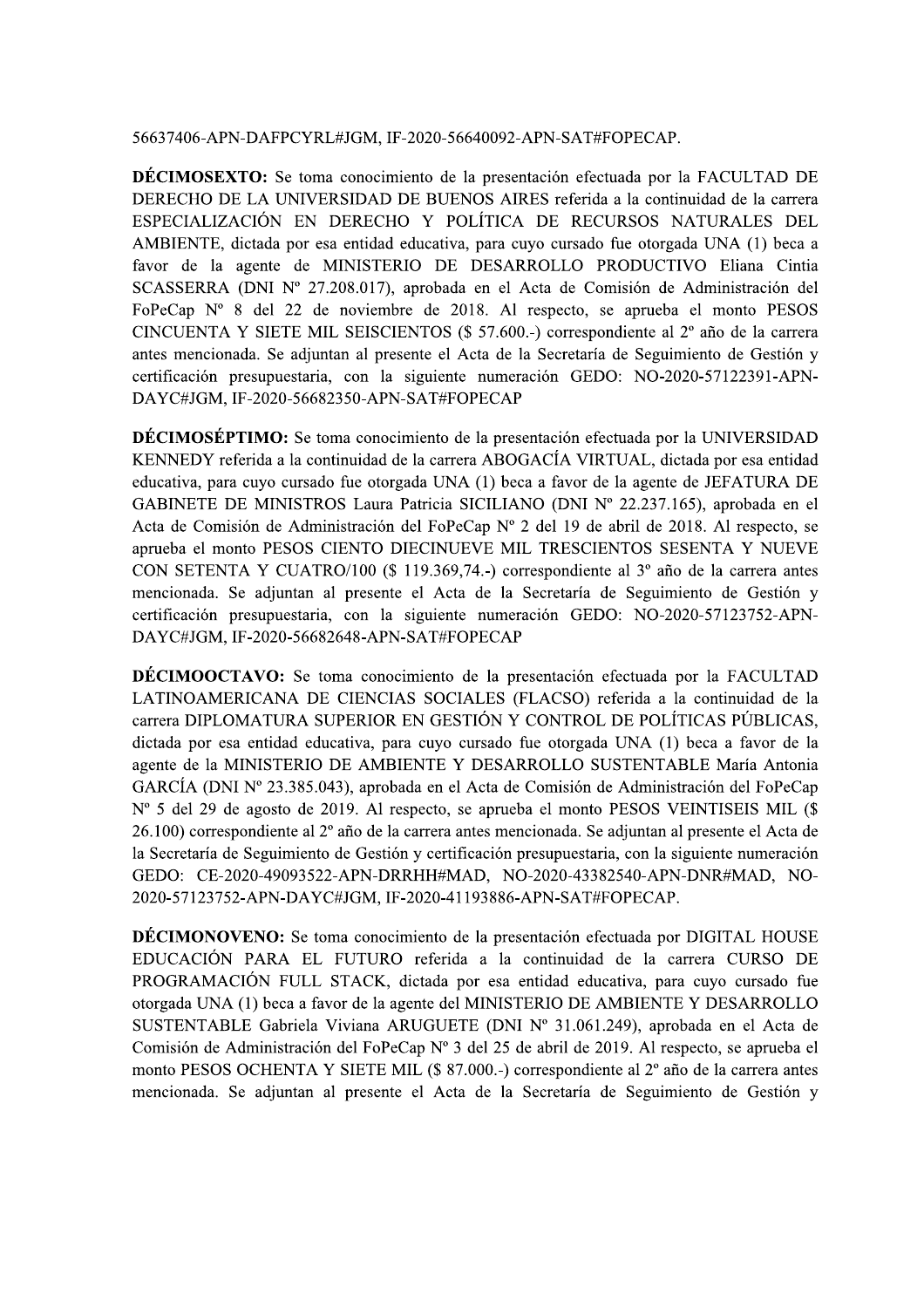certificación presupuestaria, con la siguiente numeración GEDO: IF-2020-49096671-APN-DRRHH#MAD, NO-2020-42645210-APN-DRRHH#MAD, CE-2020-49097050-APN-NO-2020-57123752-APN-DAYC#JGM, IF-2020-41193451-APN-DRRHH#MAD, SAT#FOPECAP.

**VIGÉSIMO**: Se toma conocimiento de la presentación efectuada por el INSTITUTO SUPERIOR DE LETRAS EDUARDO MALLEA referida a la continuidad de la carrera TÉCNICAS PARA LA CORRECCIÓN DE TEXTOS, dictada por esa entidad educativa, para cuyo cursado fue otorgada UNA (1) beca a favor de la agente del MINISTERIO DE AMBIENTE Y DESARROLLO SUSTENTABLE María Laura SPINA (DNI Nº 20.426.260), aprobada en el Acta de Comisión de Administración del FoPeCap Nº 5 del 29 de agosto de 2019. Al respecto, se aprueba el monto PESOS CINCO MIL DOSCIENTOS (\$ 5.200.-) correspondiente al 2º año de la carrera antes mencionada. Se adjuntan al presente el Acta de la Secretaría de Seguimiento de Gestión y certificación presupuestaria, con la siguiente numeración GEDO: NO-2020-41694445-APN-DPYCO#MAD, IF-2020-49089302-APN-DRRHH#MAD, NO-2020-57123752-APN-DAYC#JGM, IF-2020-41193171-APN-SAT#FOPECAP.

VIGÉSIMOPRIMERO: Se toma conocimiento de la presentación efectuada por la UNIVERSIDAD DEL SALVADOR referida a la continuidad de la carrera ESPECIALIZACIÓN EN EVALUACIÓN Y DIAGNÓSTICO PSICOLÓGICO, dictada por esa entidad educativa, para cuvo cursado fue otorgada UNA (1) beca a favor de la agente del MINISTERIO DE RELACIONES EXTERIORES Y CULTO Silvia MAMMANA (DNI Nº 20.912.673), aprobada en el Acta de Comisión de Administración del FoPeCap  $N^{\circ}$  1 del 28 de febrero de 2019. Al respecto, se aprueba el monto PESOS CIENTO VEINTISIETE MIL SETENTA Y CINCO (\$ 127.075.-) correspondiente al 2º año de la carrera antes mencionada. Se adjuntan al presente el Acta de la Secretaría de Seguimiento de Gestión y certificación presupuestaria, con la siguiente numeración GEDO: NO-2020-53096577-APN-DSA#MRE, NO-2020-57123752-APN-DAYC#JGM, IF-2020-43401573-APN-SAT#FOPECAP

VIGÉSIMOSEGUNDO: Se toma conocimiento de la presentación efectuada por la FACULTAD LATINOAMERICANA DE CIENCIAS SOCIALES (FLACSO) referida a la continuidad de la carrera DIPLOMATURA SUPERIOR EN GESTIÓN Y CONTROL DE POLÍTICAS PÚBLICAS. dictada por esa entidad educativa, para cuyo cursado fue otorgada UNA (1) beca a favor del agente del MINISTERIO DE AMBIENTE Y DESARROLLO SUSTENTABLE Rubén Marcelo YBARRA (DNI Nº 16.478.843), aprobada en el Acta de Comisión de Administración del FoPeCap N° 5 del 29 de agosto de 2019. Al respecto, se aprueba el monto PESOS VEINTISEIS MIL CIEN  $(S$  26.100.-) correspondiente al  $2^{\circ}$  año de la carrera antes mencionada. Se adjuntan al presente el Acta de la Secretaría de Seguimiento de Gestión y certificación presupuestaria, con la siguiente CE-2020-49087389-APN-DRRHH#MAD, numeración GEDO: NO-2020-42345494-APN-DNR#MAD, NO-2020-57123752-APN-DAYC#JGM, IF-2020-41193206-APN-SAT#FOPECAP.

VIGÉSIMOTERCERO: Se toma conocimiento de la renuncia a la beca presentada por el agente del MINISTERIO DE AMBIENTE Y DESARROLLO SUSTENTABLE Martín Luciano LATRECCHIANA (DNI Nº 34.519.405), para el cursado de la LICENCIATURA EN GESTIÓN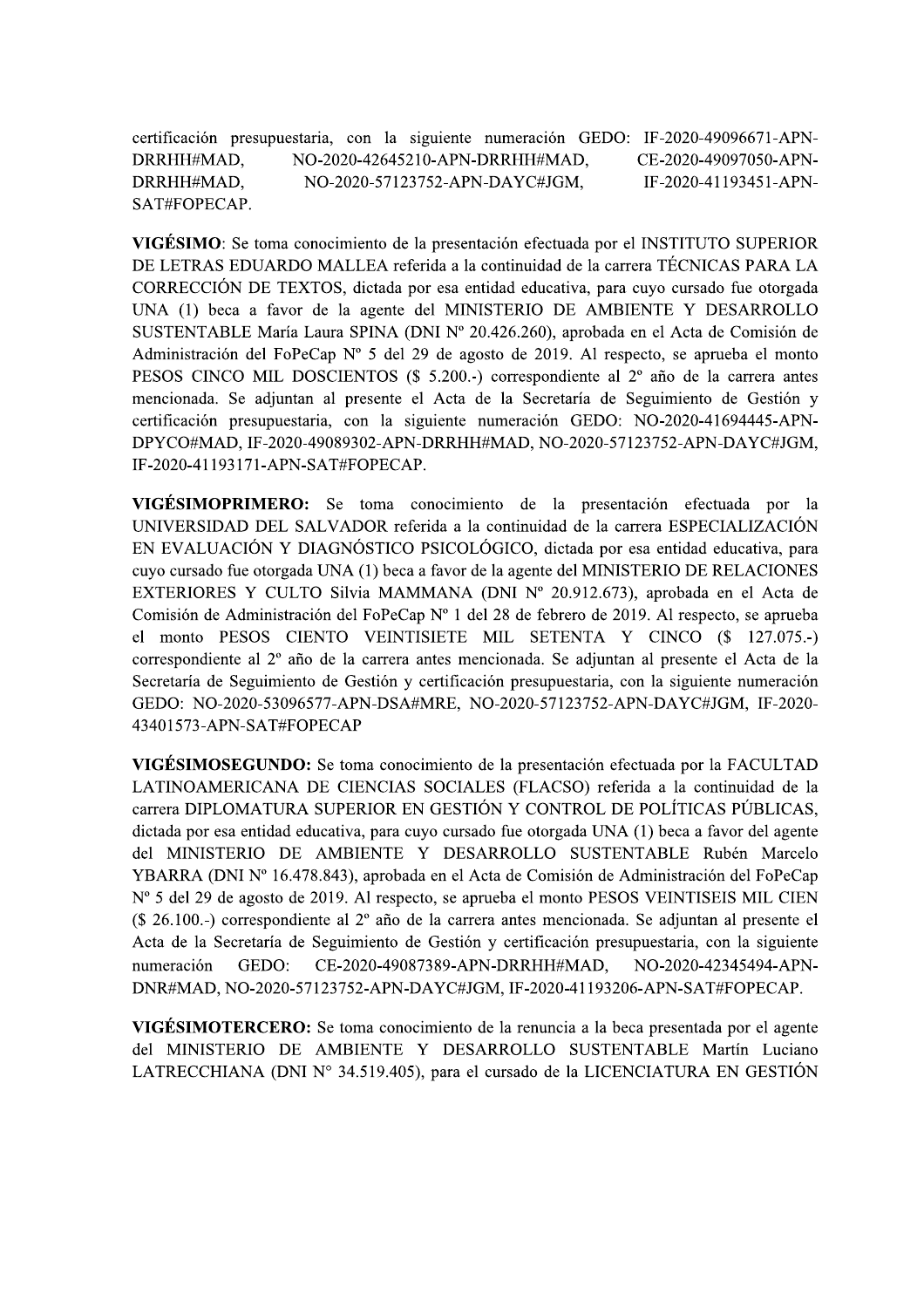DE RECURSOS HUMANOS dictada por la UNIVERSIDAD BLAS PASCAL, que fuera aprobada en el Acta de Comisión de Administración N°5 de fecha 29 de agosto de 2019. Al respecto, se da de baja dicha beca. Como anexo al presente, obra nota del agente, con la siguiente numeración GEDO: NO-2020-42711014-APN-DRRHH#MAD.

VIGÉSIMOCUARTO: Se aprueba el proyecto CARRERA DE ESPECIALIZACIÓN EN ADMINISTRACIÓN FINANCIERA DEL SECTOR PÚBLICO, cuyo costo asciende a la suma de PESOS DOS MILLONES OCHOCIENTOS VEINTICUATRO MIL QUINIENTOS (\$ 2.824.500.-), con cargo de rendición documentada de cuentas, como así también la firma del Acta Complementaria al Convenio Marco de Cooperación entre la COMISIÓN DE ADMINISTRACIÓN del FoPeCap y la FACULTAD DE CIENCIAS ECONÓMICAS DE LA UNIVERSIDAD DE BUENOS AIRES, encargada del dictado del proyecto, cuyos modelo e informes de incumbencia emitidos por la Secretaría de Asuntos Técnicos y de factibilidad presupuestaria, obran como anexos al presente, con la siguiente numeración GEDO: IF-2020-56649689-APN-DAFPCYRL#JGM, IF-2020-56668735-APN-DAFPCYRL#JGM, NO-2020-57122391-APN-DAYC#JGM, IF-2020-60816332-APN-SAT#FOPECAP.

VIGÉSIMOQUINTO: Se aprueba el proyecto CARRERA DE ESPECIALIZACIÓN EN GESTIÓN PÚBLICA POR RESULTADOS, cuyo costo asciende a la suma de PESOS DOS MILLONES OCHOCIENTOS VEINTICUATRO MIL QUINIENTOS (\$ 2.824.500.-), con cargo de rendición documentada de cuentas, como así también la firma del Acta Complementaria al Convenio Marco de Cooperación entre la COMISIÓN DE ADMINISTRACIÓN del FoPeCap y la FACULTAD DE CIENCIAS ECONÓMICAS DE LA UNIVERSIDAD DE BUENOS AIRES, encargada del dictado del proyecto, cuyos modelo e informes de incumbencia emitidos por la Secretaría de Asuntos Técnicos y de factibilidad presupuestaria, obran como anexos al presente, con la siguiente numeración GEDO: IF-2020-56650145-APN-DAFPCYRL#JGM, IF-2020-56669178-APN-DAFPCYRL#JGM, NO-2020-57122391-APN-DAYC#JGM, IF-2020-60816237-APN-SAT#FOPECAP.

VIGÉSIMOSEXTO: Se aprueba el proyecto DIPLOMATURA EN GESTIÓN DE MEDIDAS FITOSANITARIAS EN EL COMERCIO INTERNACIONAL, cuyo costo asciende a la suma de PESOS UN MILLÓN TRESCIENTOS DIECISIETE MIL DOSCIENTOS CUARENTA Y CINCO (\$ 1.317.245.-), con cargo de rendición documentada de cuentas, como así también la firma del Acta Complementaria al Convenio Marco de Cooperación entre la COMISIÓN DE ADMINISTRACIÓN del FoPeCap y la FACULTAD DE CIENCIAS AGRARIAS DE LA UNIVERSIDAD NACIONAL DE LOMAS DE ZAMORA, encargada del dictado del proyecto, cuyos modelo e informes de incumbencia emitidos por la Secretaría de Asuntos Técnicos y de factibilidad presupuestaria, obran como anexos al presente, con la siguiente numeración GEDO: IF-2020-56649202-APN-DAFPCYRL#JGM, IF-2020-56670153-APN-DAFPCYRL#JGM, NO-2020-57122391-APN-DAYC#JGM, IF-2020-60815703-APN-SAT#FOPECAP.

VIGÉSIMOSEPTIMO: Se aprueba el proyecto DIPLOMATURA VIRTUAL EN RELACIONES LABORALES COLECTIVAS EN EL SECTOR PÚBLICO II, cuyo costo asciende a la suma de PESOS QUINIENTOS CINCUENTA Y UN MIL QUINIENTOS SESENTA (\$ 551.560.-), con cargo de rendición documentada de cuentas, como así también la firma del Acta Complementaria al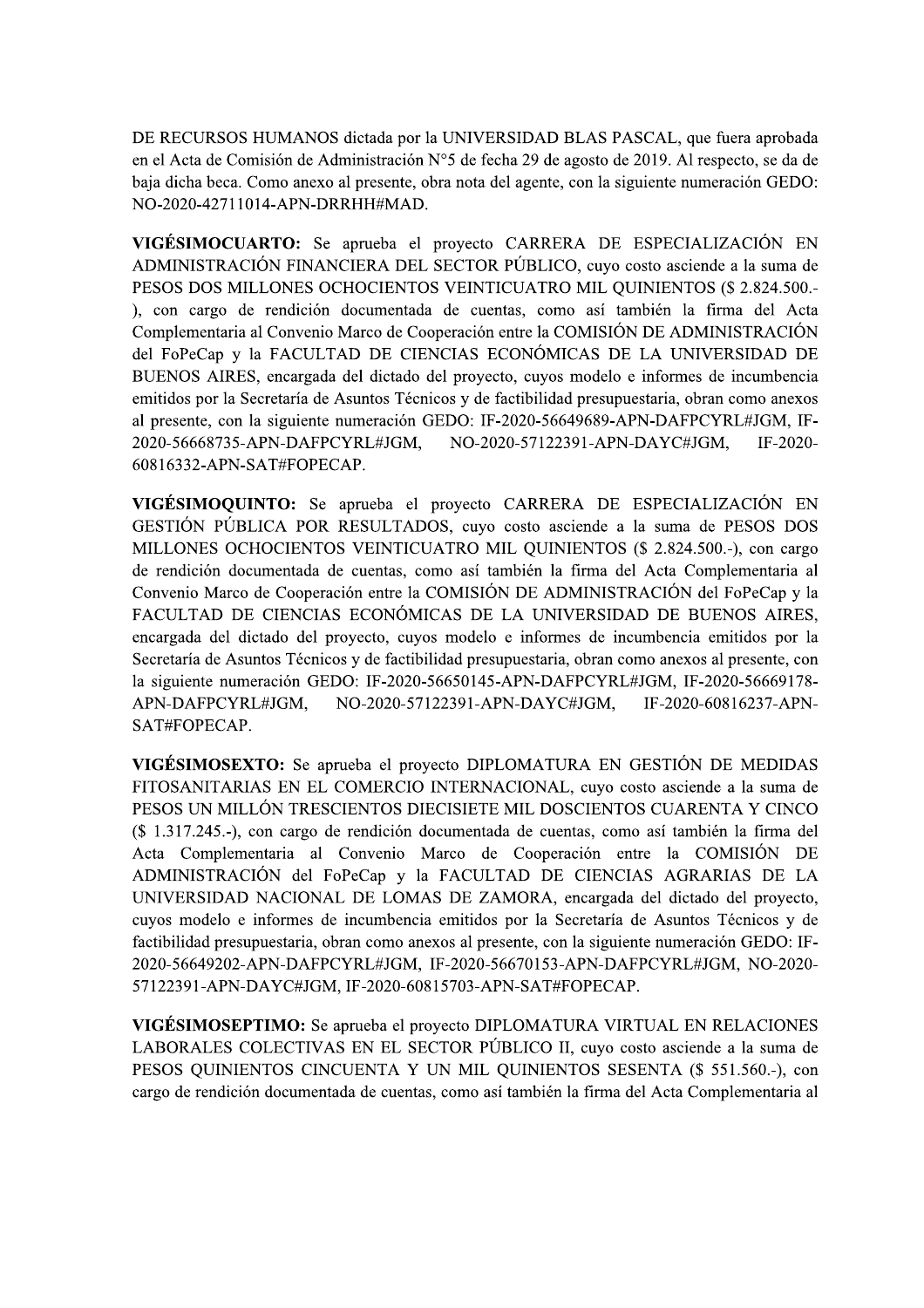Convenio Marco de Cooperación entre la COMISIÓN DE ADMINISTRACIÓN del FoPeCap y la FACULTAD DE DERECHO DE LA UNIVERSIDAD NACIONAL DE LOMAS DE ZAMORA, encargada del dictado del proyecto, cuyos modelo e informes de incumbencia emitidos por la Secretaría de Asuntos Técnicos y de factibilidad presupuestaria, obran como anexos al presente, con la siguiente numeración GEDO: IF-2020-56655645-APN-DAFPCYRL#JGM, IF-2020-56673805-NO-2020-57122391-APN-DAYC#JGM. APN-DAFPCYRL#JGM. IF-2020-60815915-APN-SAT#FOPECAP.

VIGÉSIMOOCTAVO: Se aprueba el proyecto DIPLOMATURA UNIVERSITARIA EN ADMINISTRACIÓN PÚBLICA II (RESOL. RECTORAL 537/19), cuyo costo asciende a la suma de PESOS TRESCIENTOS SESENTA Y CUATRO MIL (\$ 364.000.-), con cargo de rendición documentada de cuentas, como así también la firma del Acta Complementaria al Convenio Marco de Cooperación entre la COMISIÓN DE ADMINISTRACIÓN del FoPeCap y la UNIVERSIDAD DEL SALVADOR, encargada del dictado del proyecto, cuyos modelo e informes de incumbencia emitidos por la Secretaría de Asuntos Técnicos y de factibilidad presupuestaria, obran como anexos al presente, con la siguiente numeración GEDO: IF-2020-56674217-APN-DAFPCYRL#JGM, IF-2020-56656154-APN-DAFPCYRL#JGM, IF-2020-60816029-APN-SAT#FOPECAP.

VIGÉSIMONOVENO: Se aprueba el proyecto ESPECIALIZACIÓN EN GESTIÓN DE LA INNOVACIÓN Y LA VINCULACIÓN TECNOLÓGICA PARA LA DEFENSA NACIONAL, cuvo costo asciende a la suma de PESOS UN MILLÓN TRESCIENTOS CINCUENTA Y SEIS MIL (\$ 1.356,000.-), con cargo de rendición documentada de cuentas, como así también la firma del Acta Complementaria al Convenio Marco de Cooperación entre la COMISIÓN DE ADMINISTRACIÓN del FoPeCap y la UNIVERSIDAD NACIONAL DE ROSARIO, encargada del dictado del proyecto, cuyos modelo e informes de incumbencia emitidos por la Secretaría de Asuntos Técnicos y de factibilidad presupuestaria, obran como anexos al presente, con la siguiente numeración GEDO: IF-2020-56656606-APN-DAFPCYRL#JGM, IF-2020-56674846-APN-DAFPCYRL#JGM, NO-2020-57122391-APN-DAYC#JGM, IF-2020-60815319-APN-SAT#FOPECAP.

**TRIGÉSIMO:** Se aprueba el proyecto DIPLOMADO EN TURISMO Y GESTIÓN PÚBLICA, cuvo costo asciende a la suma de PESOS UN MILLÓN TRESCIENTOS TREINTA Y DOS MIL CUARENTA Y CINCO (\$1.332.045.-), con cargo de rendición documentada de cuentas, como así también la firma del Acta Complementaria al Convenio Marco de Cooperación entre la COMISIÓN DE ADMINISTRACIÓN del FoPeCap y la UNIVERSIDAD NACIONAL DE TRES DE FEBRERO, encargada del dictado del proyecto, cuyos modelo e informes de incumbencia emitidos por la Secretaría de Asuntos Técnicos y de factibilidad presupuestaria, obran como anexos al presente, con la siguiente numeración GEDO: NO-2020-57122391-APN-DAYC#JGM, IF-2020-56650688-APN-DAFPCYRL#JGM. IF-2020-56668256-APN-DAFPCYRL#JGM, IF-2020-60815549-APN-SAT#FOPECAP.

TRIGÉSIMOPRIMERO: Se aprueba el proyecto DIPLOMATURA UNIVERSITARIA EN INDUSTRIAS CÁRNICAS, cuyo costo asciende a la suma de PESOS UN MILLÓN QUINIENTOS NOVENTA Y OCHO MIL CUATROCIENTOS CINCUENTA Y CUATRO (\$ 1.598.454.-), con cargo de rendición documentada de cuentas, como así también la firma del Acta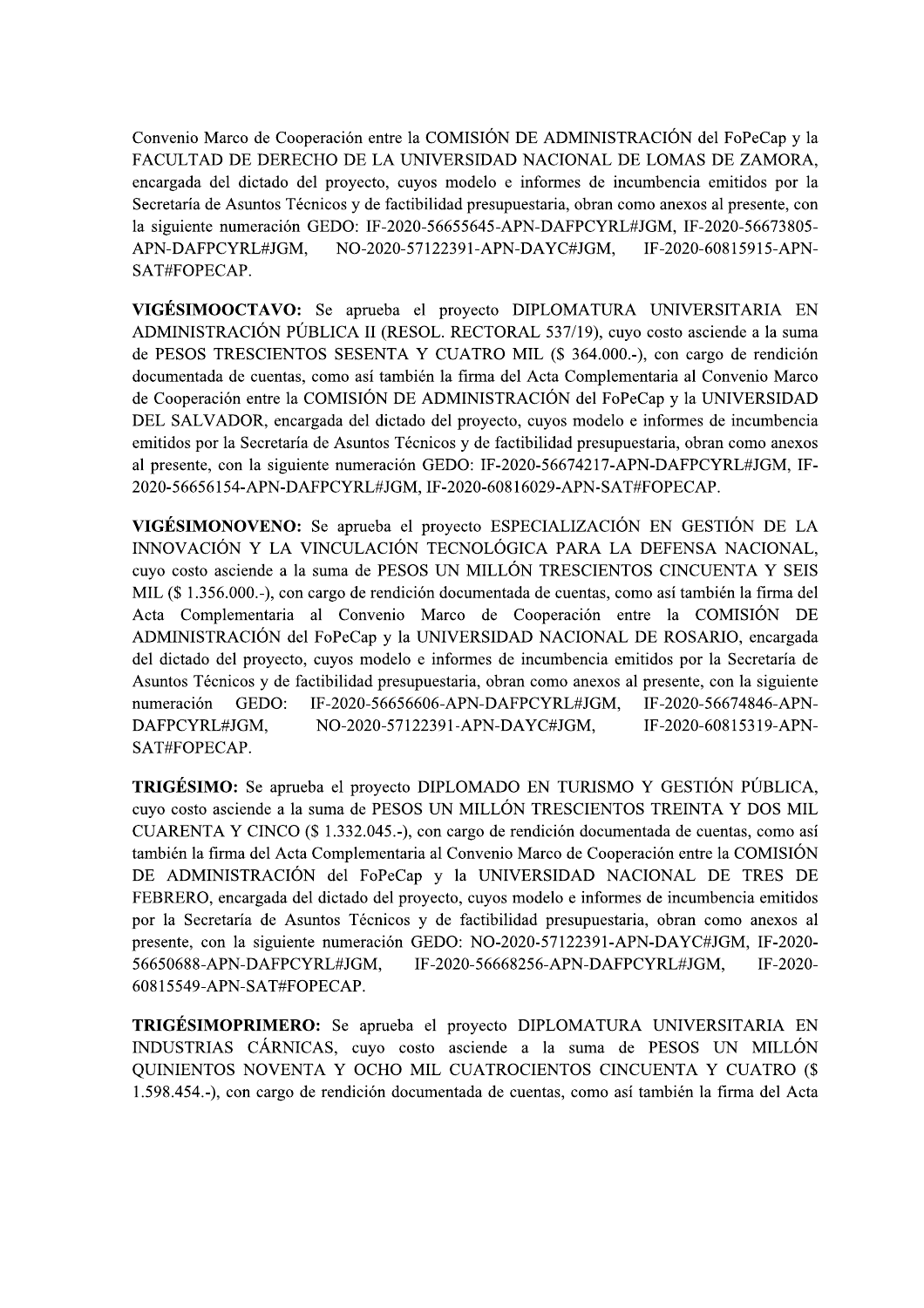Complementaria al Convenio Marco de Cooperación entre la COMISIÓN DE ADMINISTRACIÓN del FoPeCap y la ASOCIACIÓN COMUNITARIA SUR, encargada del dictado del proyecto, cuyos modelo e informes de incumbencia emitidos por la Secretaría de Asuntos Técnicos y de factibilidad presupuestaria, obran como anexos al presente, con la siguiente numeración GEDO: IF-2020-56655023-APN-DAFPCYRL#JGM, IF-2020-56673318-APN-DAFPCYRL#JGM, IF-2020-60815438-APN-SAT#FOPECAP.

**TRIGÉSIMOSEGUNDO:** Se aprueba el proyecto DIPLOMATURA EN ANÁLISIS DE DATOS APLICADOS AL DESARROLLO DE POLÍTICAS PÚBLICAS, cuyo costo asciende a la suma de PESOS UN MILLÓN OCHOCIENTOS NOVENTA Y OCHO MIL TRESCIENTOS VEINTICINCO (\$ 1.898.325.-), con cargo de rendición documentada de cuentas, como así también la firma del Acta Complementaria al Convenio Marco de Cooperación entre la COMISIÓN DE ADMINISTRACIÓN del FoPeCap y la UNIVERSIDAD NACIONAL GUILLERMO BROWN, encargada del dictado del proyecto, cuyos modelo e informes de incumbencia emitidos por la Secretaría de Asuntos Técnicos y de factibilidad presupuestaria, obran como anexos al presente, con la siguiente numeración GEDO: IF-2020-56651531-APN-DAFPCYRL#JGM, IF-2020-56669648-APN-DAFPCYRL#JGM, IF-2020-60815821-APN-SAT#FOPECAP.

**TRIGÉSIMOTERCERO:** Se aprueba la firma del Convenio Marco de Cooperación entre la COMISIÓN DE ADMINISTRACIÓN del FoPeCap y la UNIVERSIDAD NACIONAL GUILLERMO BROWN, a fin de implementar acciones propias del FONDO PERMANENTE DE CAPACITACIÓN Y RECALIFICACIÓN LABORAL, cuyo modelo obra como anexo al presente, con la siguiente numeración GEDO: IF-2020-56660386-APN-DAFPCYRL#JGM.

TRIGÉSIMOCUARTO: Se aprueba el proyecto PLAN DE RECONVERCION LABORAL DEL PERSONAL DEL MINISTERIO DE AGROINDUSTRIA - FORMACION EN "TECNICATURA UNIVERSITARIA EN CALIDAD E INOCUIDAD AGROALIENTARIA" (tercer año - última etapa), cuyo costo asciende a la suma de PESOS DOS MILLONES SETECIENTOS SETENTA Y DOS MIL (\$ 2.772.000.-), con cargo de rendición documentada de cuentas, como así también la firma del Acta Complementaria al Convenio Marco de Cooperación entre la COMISIÓN DE ADMINISTRACIÓN del FoPeCap y la FACULTAD DE CIENCIAS AGRARIAS DE LA UNIVERSIDAD NACIONAL DE LOMAS DE ZAMORA, encargada del dictado del proyecto, cuyos modelo e informes de incumbencia emitidos por la Secretaría de Asuntos Técnicos y de factibilidad presupuestaria, obran como anexos al presente, con la siguiente numeración GEDO: IF-2020-56657024-APN-IF-2020-56675350-APN-DAFPCYRL#JGM, NO-2020-57122391-APN-DAFPCYRL#JGM, DAYC#JGM, IF-2020-60815137-APN-SAT#FOPECAP.

**TRIGÉSIMOQUINTO:** Se aprueba la firma del acta complementaria al convenio marco entre la COMISION DE ADMINISTRACION DEL FOPECAP Y LA FACULTAD DE CIENCIAS DE AGRARIAS DE LA UNIVERSIDAD DE LOMAS DE ZAMORA, con relación al proyecto PLAN **RECONVENCÓN DEL PERSONAL** DE DE **LABORAL DEL MINISTERIO** AGROINDUSTRIA-FORMACIÓN EN LICENCIATURA EN GESTIÓN DE LA CALIDAD E INOCUIDAD DE LOS ALIMENTOS (ÚLTIMO AÑO) que fuera aprobado en el Acta 6 del 4 de diciembre de 2019, en el punto VIGÉSIMO CUARTO, cuyo modelo obra como anexo al presente, con la siguiente numeración GEDO: IF-2020-56657422-APN-DAFPCYRL#JGM.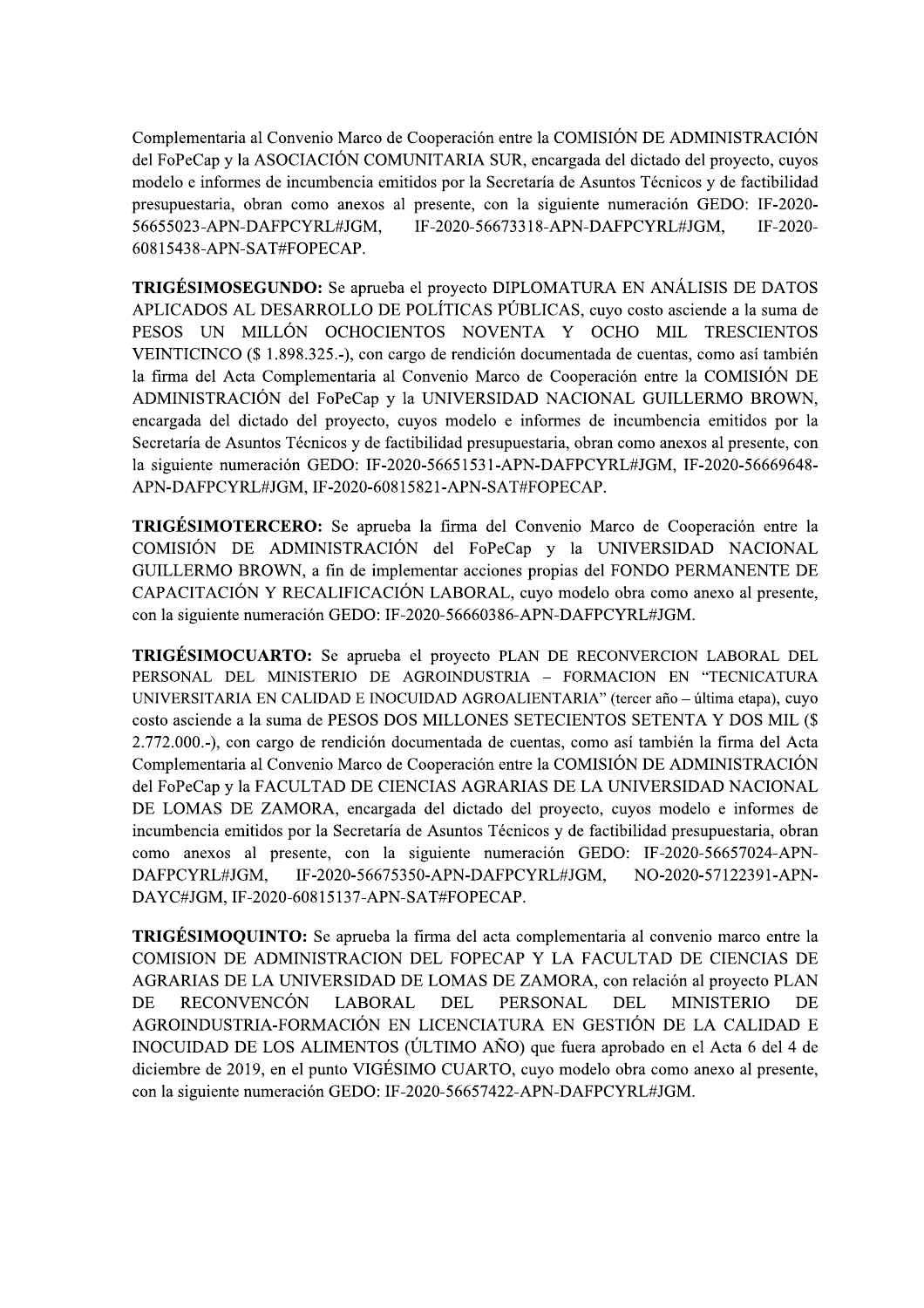**TRIGÉSIMOSEXTO:** Se toma conocimiento del acuerdo alcanzado en el marco de la reunión de la Secretaría de Asuntos Técnicos, y se aprueba que el plazo para la presentación de becas individuales con inicio de cursada en el primer semestre 2021 sea entre el 1 y el 31 de octubre de 2020, con la siguiente numeración GEDO: IF-2020-59503033-APN-DAFPCYRL#JGM.

**TRIGÉSIMOSÉPTIMO:** Se aprueba la firma del Convenio Marco de Cooperación entre la COMISIÓN DE ADMINISTRACIÓN del FoPeCap y la UNIVERSIDAD DE LOMAS DE ZAMORA, a fin de implementar acciones propias del FONDO PERMANENTE DE CAPACITACIÓN Y RECALIFICACIÓN LABORAL, cuyo modelo obra como anexo al presente, con la siguiente numeración GEDO: IF-2020-56660981-APN-DAFPCYRL#JGM.

**TRIGÉSIMOOCTAVO:** Se toma conocimiento de la presentación efectuada por la FACULTAD DE CIENCIAS SOCIALES DE LA UNIVERSIDAD DE BUENOS AIRES referida a la actualización de valores de la carrera DOCTORADO EN CIENCIAS SOCIALES, dictada por esa entidad educativa, para cuyo cursado fue otorgada UNA (1) beca a favor de la agente del MINISTERIO DE EDUCACIÓN Mariana BERNAL (DNI Nº 23.123.781), aprobada en el Acta de Comisión de Administración del FoPeCap N°6 del 4 de diciembre de 2019. Al respecto, se aprueba la actualización del monto de la beca a favor de la FACULTAD DE CIENCIAS SOCIALES DE LA UNIVERSIDAD DE BUENOS AIRES, por un incremento de PESOS OCHO MIL OCHOCIENTOS CINCUENTA (\$ 8.850.-). Se adjunta antecedente referido a la actualización. con la siguiente numeración GEDO: IF-2020-56636903-APN-DAFPCYRL#JGM, NO-2020-57122391-APN-DAYC#JGM.

**TRIGÉSIMONOVENO:** Se toma conocimiento de la situación financiera y de gestión del Fondo al 25 de agosto de 2020, cuyo detalle obra como anexo al presente, con la siguiente numeración GEDO: IF-2020-59503122-APN-DAFPCYRL#JGM.

| Monto total recaudado   |   |                                  |             | $\&$ nbsp;  | $\&$ nb sp; |            | $\frac{1}{2}$ \$ 905.709.688,00 |    |
|-------------------------|---|----------------------------------|-------------|-------------|-------------|------------|---------------------------------|----|
|                         |   | Monto total pagado 2006 - 2015   |             | $\&$ nbs p; |             |            | \$30.229.791,50                 |    |
|                         |   | Monto total pagado $2016 - 2020$ |             | $\&$ nbs p; |             |            | \$296.989.954,03                |    |
| Saldo<br>608.719.733.97 | & | nbsp;                            | $\&$ nb sp; |             |             | $\&$ nbsp; | $\&$ nb sp;                     | \$ |

Sin otro asunto que tratar, siendo las 15:00, se da por cerrada la reunión, con la firma de los presentes en prueba de conformidad.

| Por el Estado Empleador  | Por la parte sindical |
|--------------------------|-----------------------|
| Alejandro Miguel ESTÉVEZ | Mariano UNAMUNO       |